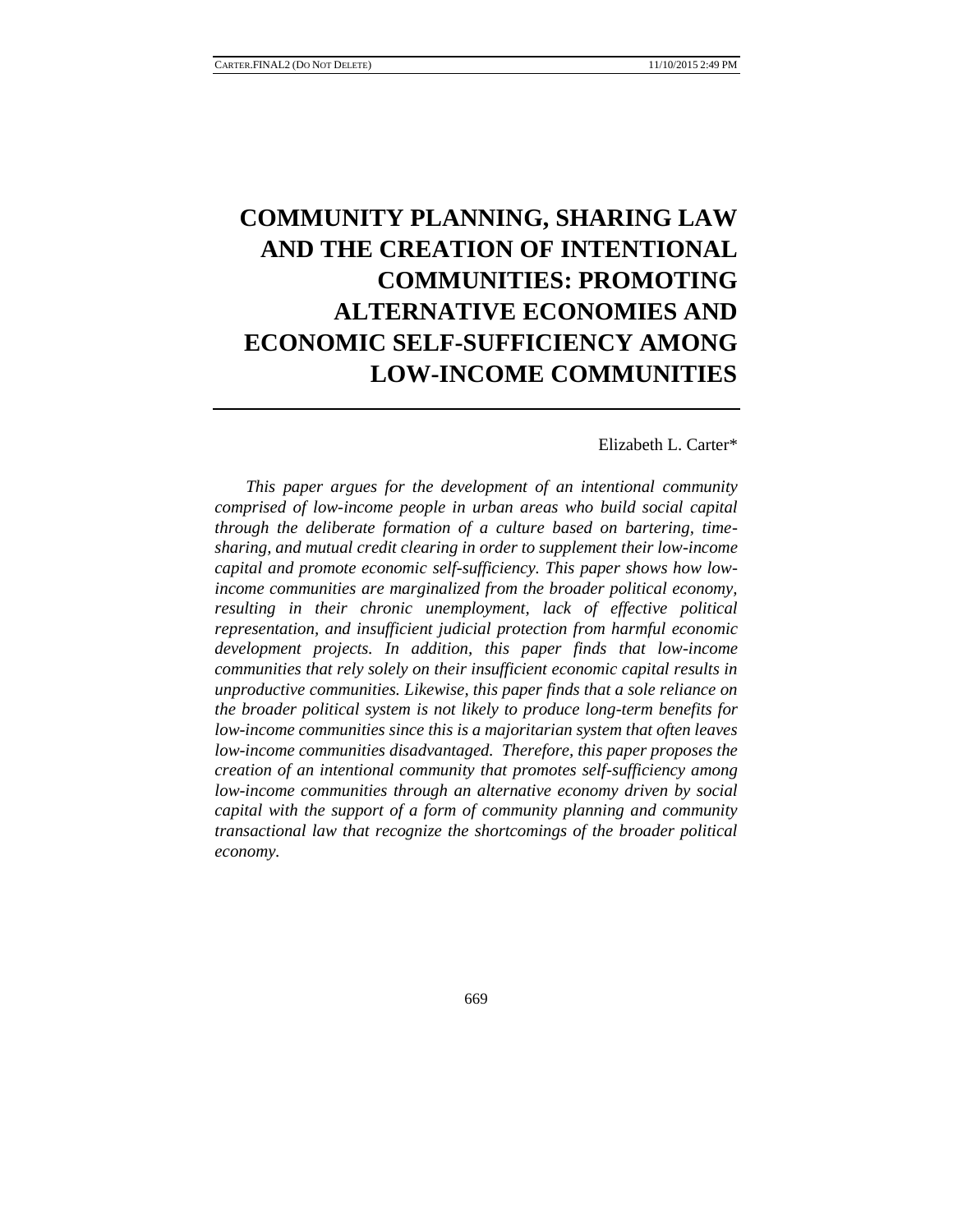#### **INTRODUCTION**

*"When the available 'spiritual space' is not filled by some higher motivations, then it will necessarily be filled by something lower—by the small, mean, calculating attitude to life which is rationalized in the economic calculus."*—E.F. Schumacher

An alternative economic system within low-income communities is necessary in order for these communities to effectively counter the limitations of the broader political economic system that negatively affect them.<sup>1</sup> These limitations include a capitalist economic system that creates advantaged winners and disadvantaged losers where low-income communities are often disadvantaged as seen by their chronic unemployment and impoverished status.<sup>2</sup> These limitations also include a majoritarian political system that also creates advantaged winners and disadvantaged losers where low-income communities are often disadvantaged due to their weak political power.<sup>3</sup> Lastly, these limitations include a judicial system that uses rational basis review for economic state actions, thus resulting in the legitimacy of economic policies harming low-income communities.<sup>4</sup> As a result, the broader political economic system leaves low-income communities insufficiently productive where chronic unemployment, lack of effective political representation, and insufficient judicial protection are a reality.

This paper offers an alternative to the broader political economic system in order to empower low-income communities to become sufficiently

<sup>\*</sup> Elizabeth is a recent graduate from Rutgers University School of Law-Newark where she focused her studies on community development law and Rutgers University Bloustein School of Planning and Public Policy, where she holds a Masters in Community and Regional Planning with a particular focus on urban and community development. She also received a Bachelors of Arts with honors from the University of Michigan in Afro-American and African Studies, Political Science, and a minor in Philosophy. In addition, Elizabeth is a Fellow in the Sustainable Economies Law Fellowship Program and plans to incorporate her community planning studies with community transactional lawyering in order to support cooperative initiatives, including alternative economies, worker cooperatives, housing cooperatives, mutual aid societies, and community land trusts, in addition to small business development and nonprofit law and finance.

<sup>1.</sup> The focus of this paper is on American, low-income communities, particularly within urban communities. However, the solutions provided by this paper may also be applied to similar communities that experience marginalization and neglect by the broader political economic system of that area.

<sup>2.</sup> *See generally* Allan Litchenstein, *The Underserving Poor,* JEWISH CURRENTS (November 18, 2014), http://jewishcurrents.org/undeserving-poor-33694.

<sup>3.</sup> *See generally* Allan Litchenstein, *The Safety Net, the Poor, and the Democrats,* JEWISH CURRENTS (January 21, 2015), http://jewishcurrents.org/the-safety-net-the-poor-and-thedemocrats-34913.

<sup>4.</sup> *See generally* Laura Mansnerus, Note, *Public Use, Private Use, and Judicial Review in Eminent Domain,* N.Y.U. L. REV. 409 (1983).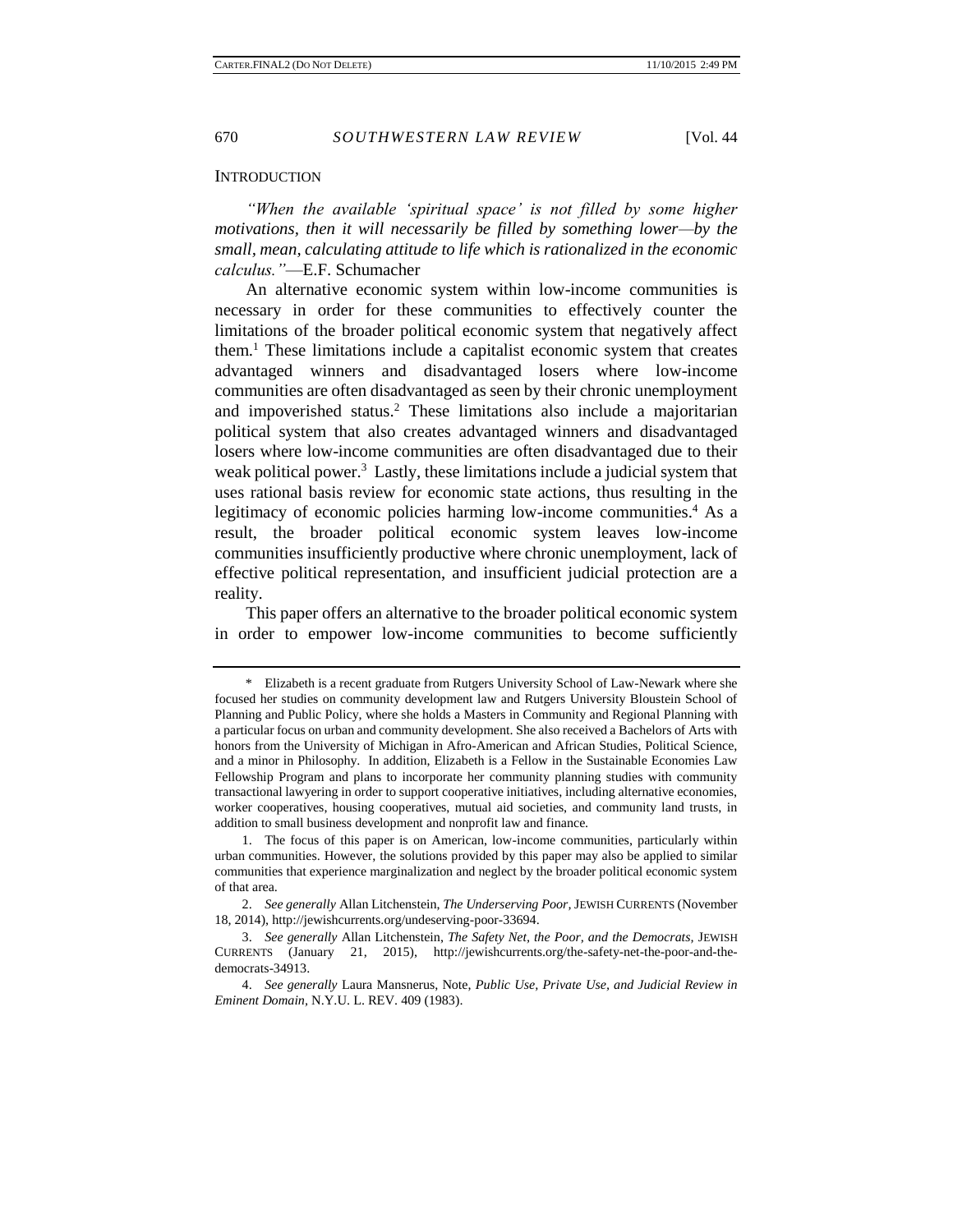productive through self-reliance and cooperation.<sup>5</sup> Specifically, this paper explains how low-income communities can create an alternative economic system designed to counter the limitations of the broader economic system through the utilization of economic exchanges that go beyond money in terms of dollars and economic capital. In addition, this paper describes how this alternative economic system is best developed by an intentional community designed to counter the limitations of the broader political system through a heavy emphasis on social capital and cooperation.

Likewise, this alternative economic system is best supported by an alternative community planning approach designed to counter traditional planning methods through an emphasis on qualitative research methods that require the participation of community members in addition to planning experts; the building of social capital in addition to community mobilization rather than relying solely on community organizing; the creating of urban designs and zoning plans that allow for cooperative initiatives over the traditional Euclidian zoning that arbitrarily separate uses; and aggressive advocacy planning where the planner is actively involved in social movements affecting low-income communities rather than simply persuading policymakers to make the necessary changes. Similarly, an alternative economy within low-income communities is best supported by a form of community transactional law that embodies the principles of rebellious lawyering and sharing law where nontraditional legal methods are used to support social movements in addition to traditional legal methods.

First, this paper will illustrate the limitations of the broader political economic system through an analysis of the U.S. Supreme Court case *Kelo v. City of New London* (2005) in order to highlight the insufficient protection of low-income communities by the judicial system where courts have allowed municipalities to acquire less economically productive areas with minimal judicial oversight. Second, the paper defines an *alternative economy* and explains its necessity within low-income communities through an analysis of the current economic system. Third, this paper defines *intentional community* and explains how it can support an alternative economy within low-income communities through the development of social capital via entities that promote self-reliance and collective control. Fourth, this paper continues with a discussion on why *community planning* should include the principles of neighborhood planning, aggressive advocacy planning, utopian planning designs, and community mobilization in order to best support an alternative economy among low-income communities. Lastly, this paper explains how lawyers can support an alternative economy within low-income

<sup>5.</sup> *See* discussion *infra* p. 18.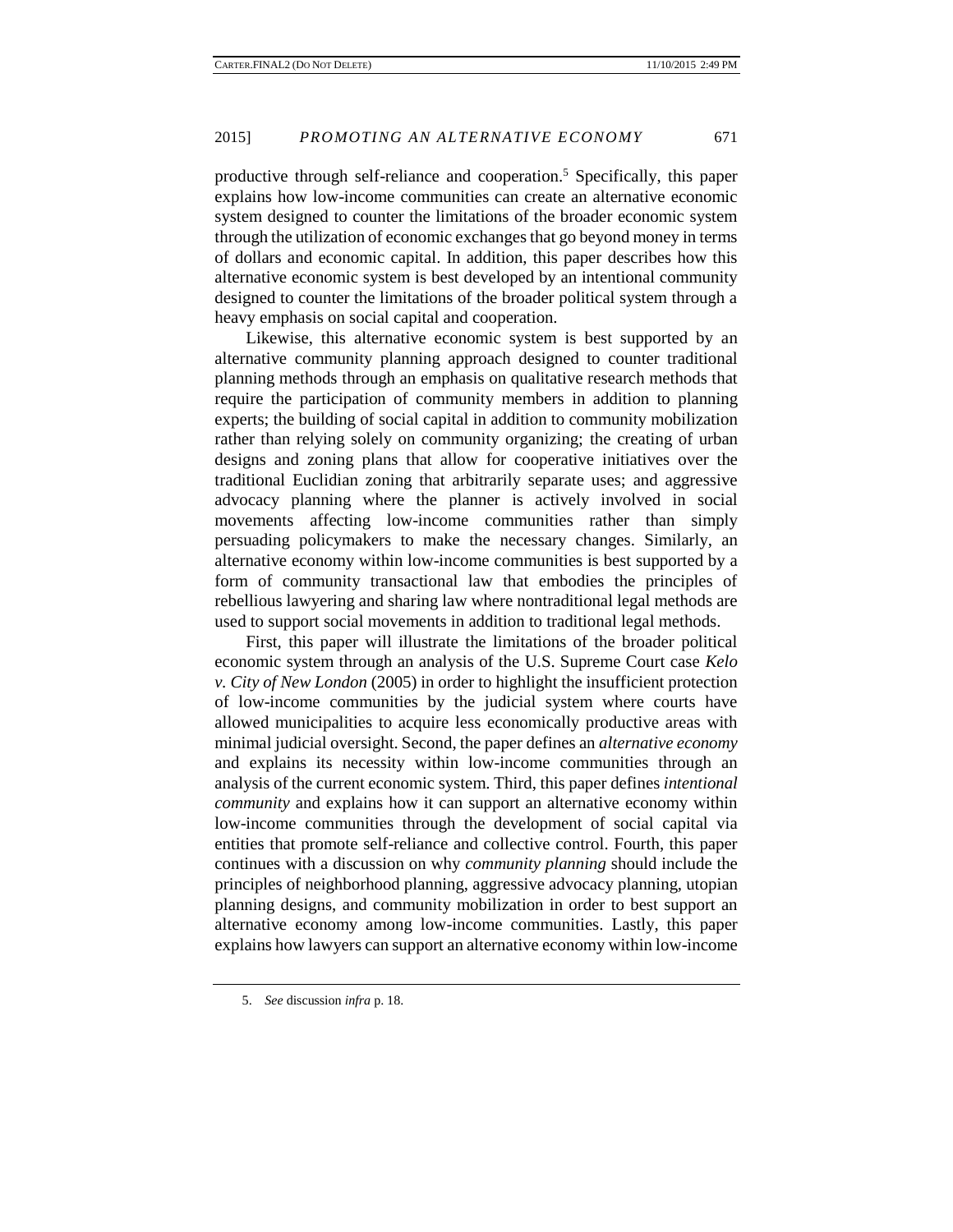communities by adopting the principles found in *rebellious lawyering and sharing law.*

## I. AN ILLUSTRATION OF THE LIMITATIONS OF THE BROADER POLITICAL ECONOMIC SYSTEM

The judicial, political, and economic systems collectively form the broader political economic system. Through an analysis of the U.S. Supreme Court case *Kelo v. City of New London* (2005), this section will show how the broader political economic system disadvantages low-income communities and why it is necessary for these communities to form an alternative system in order to make stronger and more productive communities. These limitations are especially seen in municipal redevelopment plans in the name of economic development. These plans often favor labor, consumerism, and money over entrepreneurialism and community development; majoritarian interests over minority interests, including the most wealthiest interests over the least wealthiest; and rational basis judicial review over strict scrutiny judicial review. The stated purpose of these plans is often to increase tax revenue and this purpose is deemed legitimate by the courts even where lower socioeconomic communities are harmed in the process.<sup>6</sup>

Politically and economically disadvantaged communities, including low-income communities, are disproportionately and negatively affected by economic redevelopment plans.<sup>7</sup> Justice Thomas highlighted this fact in his dissent in *Kelo v. City of New London ("Kelo")* where he argued that "any economically beneficial goal guarantees that these losses will fall disproportionately on poor minority communities."<sup>8</sup> The losses that Thomas is referring to are the condemnations of lower economically productive properties "for the benefit of other private interests that will put it to a higher use." <sup>9</sup> Here, low-income communities are disadvantaged by economic redevelopment plans because they favor majority interests, including more financially powerful interests of large corporations over the interests of less powerful minority communities. Furthermore, low-income communities affected by these plans are at an even greater disadvantage within the courts where such plans are reviewed on a rational-basis, and deemed legitimate and

<sup>6.</sup> *See* Kelo v. City of New London, 545 U.S. 469, 505, 521-22 (2005) (Thomas, J., dissenting).

<sup>7.</sup> *Id.* at 521.

<sup>8</sup>*. Id.* at 505, 521-22 (2005) (Thomas, J., dissenting).

<sup>9</sup>*. Id.* at 504-05 (O'Conner, J., dissenting) (quoting Poletown Neighborhood Council v. City of Detroit, 304 N.W.2d 455, 464 (Mich. 1981)).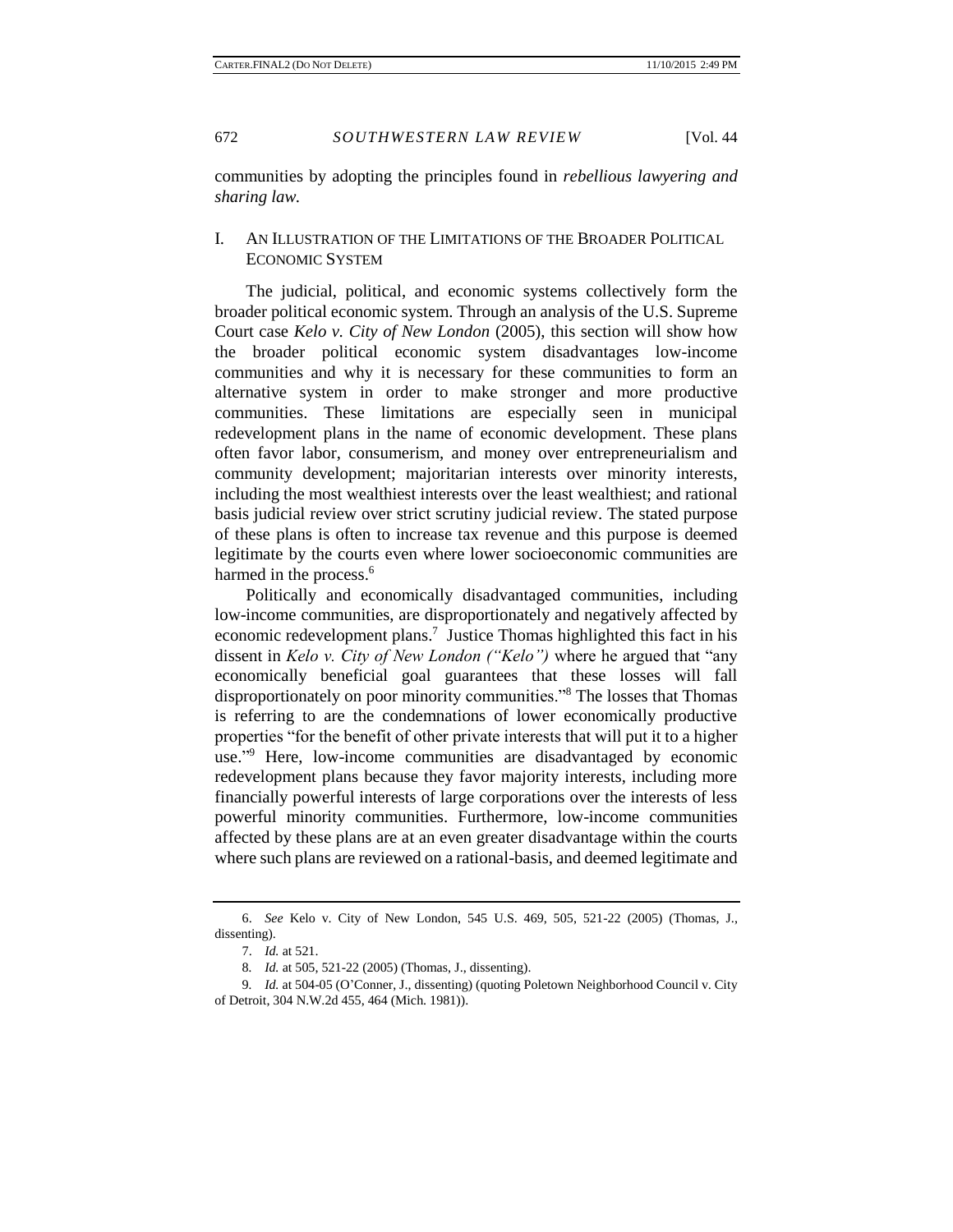often upheld.<sup>10</sup> These conclusions were clear in *Kelo* where the majority economic interests of the Pfizer facility trumped the non-economic interests of the community.<sup>11</sup>

In *Kelo*, the municipality used its eminent domain power to acquire a community that had less than optimal economic output in order to allow the development of a corporation that purported to bring more economic value to the city.<sup>12</sup> Through this plan, the city hoped to "capitalize on the arrival of the Pfizer facility and the new commerce it was expected to attract."<sup>13</sup> However, this "new commerce" or economic plan negatively affected a community that apparently provided less economic output than Pfizer as shown by the community's displacement by the new Pfizer Facility. For the governing body, it was not enough that the community had a history in the town that extended as far back as one-hundred years.<sup>14</sup> The city's choice to displace the community despite its rich history shows the connection between the majoritarian political system and the capitalist economic system where economic interests favoring labor, money, and consumerism are pursued at the expense of equally beneficial non-economic interests, such as preserving lower-income communities with strong social networks.<sup>15</sup> To make matters worse, the highest court of the land ("Court") upheld the city's harmful decision as a legitimate one, which further highlights the limitations of the broader political economic system. <sup>16</sup>

*Kelo* highlights the political and economic disadvantage of low-income communities. This alone should give courts reason to protect low-income communities through strict scrutiny, a more heightened form of judicial scrutiny, since low-income communities can be considered "discreet and insular minorities," lacking the normal protections of the majoritarian political system.<sup>17</sup> Under strict scrutiny, state actions, including municipal actions, are not given the presumption of constitutional validity or legitimacy

<sup>10.</sup> *See* Mansnerus, *supra* note 4, at 427; United States v. Carolene Prods. Co., 304 U.S. 144, 152 n.4 (1938). *See generally* W. Coast Hotel Co. v. Parrish, 300 U.S. 379 (1937).

<sup>11.</sup> *See generally Kelo,* 545 U.S. 469.

<sup>12</sup>*. Id.* at 474.

<sup>13.</sup> *Id.*

<sup>14.</sup> *See id.* at 494-95 (O'Connor, J., dissenting).

<sup>15.</sup> Rarely do economic plans and their stated purpose of job creation and increased tax revenue benefit low-income communities. Instead, low-income communities are often displaced and replaced by higher income communities to whom these plans seek to benefit. *See generally* Marie Gorrild, Sharon Obialo & NienkeVenema, *Gentrification and Displacement in Harlem: How the Harlem Community Lost its Voice En Route to Progress*, HUMANITY IN ACTION, http://www.humanityinaction.org/knowledgebase/79-gentrification-and-displacement-in-harlemhow-the-harlem-community-lost-its-voice-en-route-to-progress, (last visited Apr. 2, 2015).

<sup>16.</sup> *Kelo,* 545 U.S. at 500-01, 503 (O'Conner, J. dissenting).

<sup>17.</sup> United States v. Carolene Prods. Co., 304 U.S. 144, 152 n.4 (1938).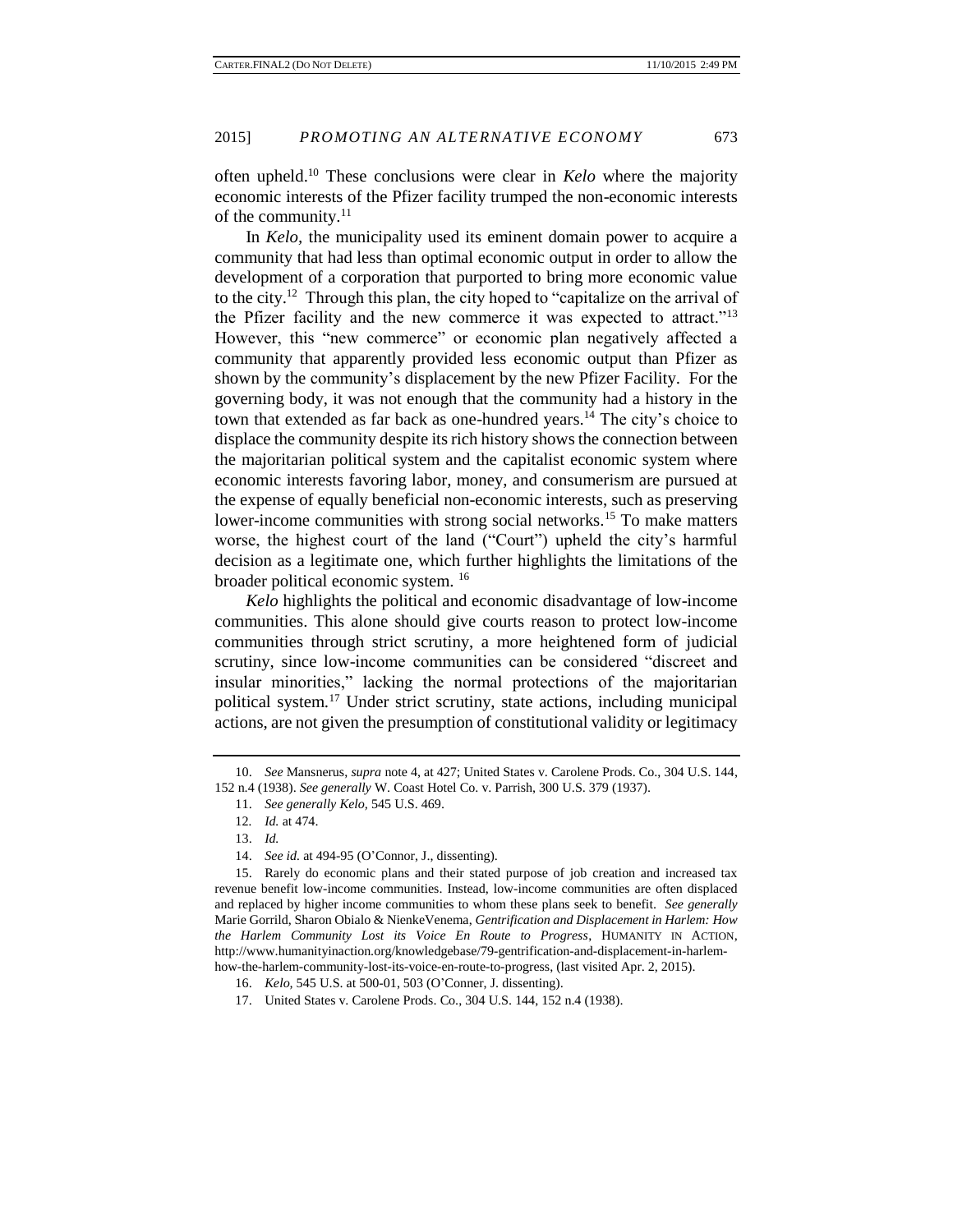by the courts.<sup>18</sup> Instead, the government has to prove the legitimacy of its actions by showing, among other factors, that there were no other less discriminatory alternatives available.<sup>19</sup> However, economic state action, including economic redevelopment plans, is reviewed under rational basis instead of strict scrutiny.<sup>20</sup> This was especially seen in *Kelo* where the Supreme Court followed precedent and used rational basis review for the municipal economic development plan thus failing to protect the politically weaker community from displacement.<sup>21</sup> In conclusion, the limitations of the broader political economic system make it necessary for low-income communities to create an alternative to this system.<sup>22</sup>

#### II. AN ALTERNATIVE ECONOMY TO COUNTER THE LIMITATIONS OF THE BROADER ECONOMY

An alternative economy designed to counter the limitations of consumerism, labor, and money found within the broader economic system is necessary in order to empower low-income communities to be productive, self-reliant, and self-sufficient. The broader economic system is a capitalist system that causes low-income communities to be unproductive, impoverished and chronically unemployed due to inherent factors within the system that promote inequity. These inherent factors include a heavy emphasis on "lassiez-faire" or the "free market," money as the dominant means of economic exchange, and labor as the dominant means of acquiring exchange value.

Capitalism is generally defined as an economic system that gives individuals the ability "to own and profit from capital."<sup>23</sup> Furthermore, capitalists are generally defined as "private firms and individuals who own the machines, buildings, and land" in the broader economy, i.e. the means of production.<sup>24</sup> Despite this definition, very few private firms own the means

<sup>18.</sup> *See id.*

<sup>19.</sup> *See id.* at 152 n.4 (1938).

<sup>20.</sup> *See* Mansnerus, *supra* note 4, at 434; *Carolene Prods. Co.*, 304 U.S. at 152 n.4; W. Coast Hotel v. Parrish, 300 U.S. 379 (1937).

<sup>21.</sup> Kelo v. City of New London, 545 U.S. 469, 479 (2005) (Stevens, J., majority).

<sup>22.</sup> Pfizer never relocated to the City of New London and the purported economic benefits never materialized. The area that was once a vibrant community now remains vacant. *See* Anthony Lizan, *Life After* Kelo v. City of New London*,* PROP. RTS ALLIANCE (June 23, 2010 4:24 P.M.), http://www.propertyrightsalliance.org/life-kelo-v-city-new-london-a2921.

<sup>23.</sup> PAUL A. SAMUELSON & WILLIAM D. NORDHAUS*,* ECONOMICS 31 (14th ed. 1992).

<sup>24.</sup> *Id.*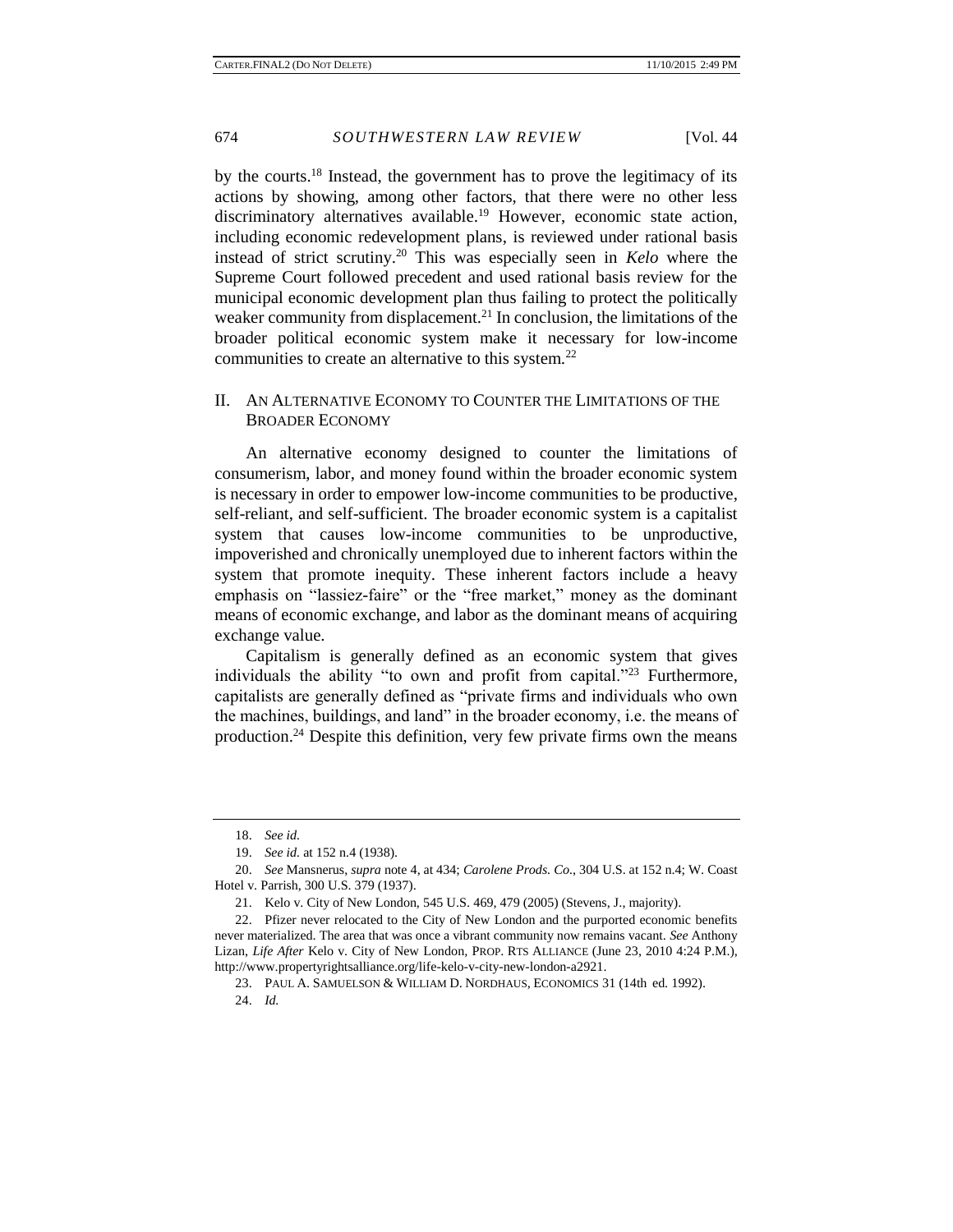of production.<sup>25</sup> In fact, a small number of companies own virtually "everything" where only 737 companies own 80% of the wealth found within the broader economy.<sup>26</sup> This is also true for individuals where only a few own the means of production, primarily in the form of land.<sup>27</sup> However, unlike private firms, individuals do not own an overwhelming majority of the wealth found in the broader economic system. Instead, an overwhelming majority of individuals are laborers who depend on these firms for sustenance through consumption and wages.<sup>28</sup>

To this fact, labor is central to the broader economic system. Nonetheless, the system's "laisezz-faire" or "free market" principle makes unemployment inevitable.<sup>29</sup> In fact, unemployment is often a desired economic policy to keep inflation low.<sup>30</sup> It is clear that low-income communities, with their accompanying high unemployment rates, bear the brunt of the current system's inevitable limitation of unemployment.<sup>31</sup>

The broader economic system has also been defined as a "mixed economy" where the system has moved beyond a pure "laisezz faire" model and towards a model where monetary and fiscal intervention is allowed, especially during times of nationwide economic hardships.<sup>32</sup> This intervention includes policies such as a fiscal stimulus package by the government or an interest-rate spending policy by the federal bank.<sup>33</sup> Markets are generally defined as a "mechanism by which buyers and sellers meet to exchange things" and where "everything has a price, which is the value of the good in terms of money."<sup>34</sup> According to Paul A. Samuelson and William D. Nordhaus in their book entitled *Economics*, markets are generally controlled by consumers through "dollar votes," or money.<sup>35</sup> Thus, the broader economic system encourages consumerism as the dominant economic activity and money as the dominant exchange value. This places

<sup>25.</sup> *See* Bruce Upbin, *The 147 Companies That Own Everything,* FORBES, (Oct. 22, 2011, 9:37 AM), http://www.forbes.com/sites/bruceupbin/2011/10/22/the-147-companies-that-controleverything/.

<sup>26.</sup> *Id.*

<sup>27</sup>*. See generally* SAMUELSON & NORDHAUS*, supra* note 23, at 21.

<sup>28.</sup> *See* Simon Rogers, *Occupy Protesters Say Its 99% v. 1%, Are They Right?,* THE GUARDIAN, (Nov. 16, 2011, 9:32 AM), http://www.theguardian.com/news/datablog/2011/nov/16/occupy-protests-data-video.

<sup>29</sup>*. See* Milton Friedman, *The Role of Monetary Policy,* 58 AM. ECON. REV. 1, 1-17 (1968).

<sup>30</sup>*. See id.*

<sup>31.</sup> *See* Litchenstein, *supra* note 2.

<sup>32.</sup> *See* SAMUELSON & NORDHAUS*, supra* note 23, at 21.

<sup>33.</sup> *See id.* at 21, 30, 35, 43.

<sup>34.</sup> *Id.* at 37.

<sup>35.</sup> *Id*. at 38.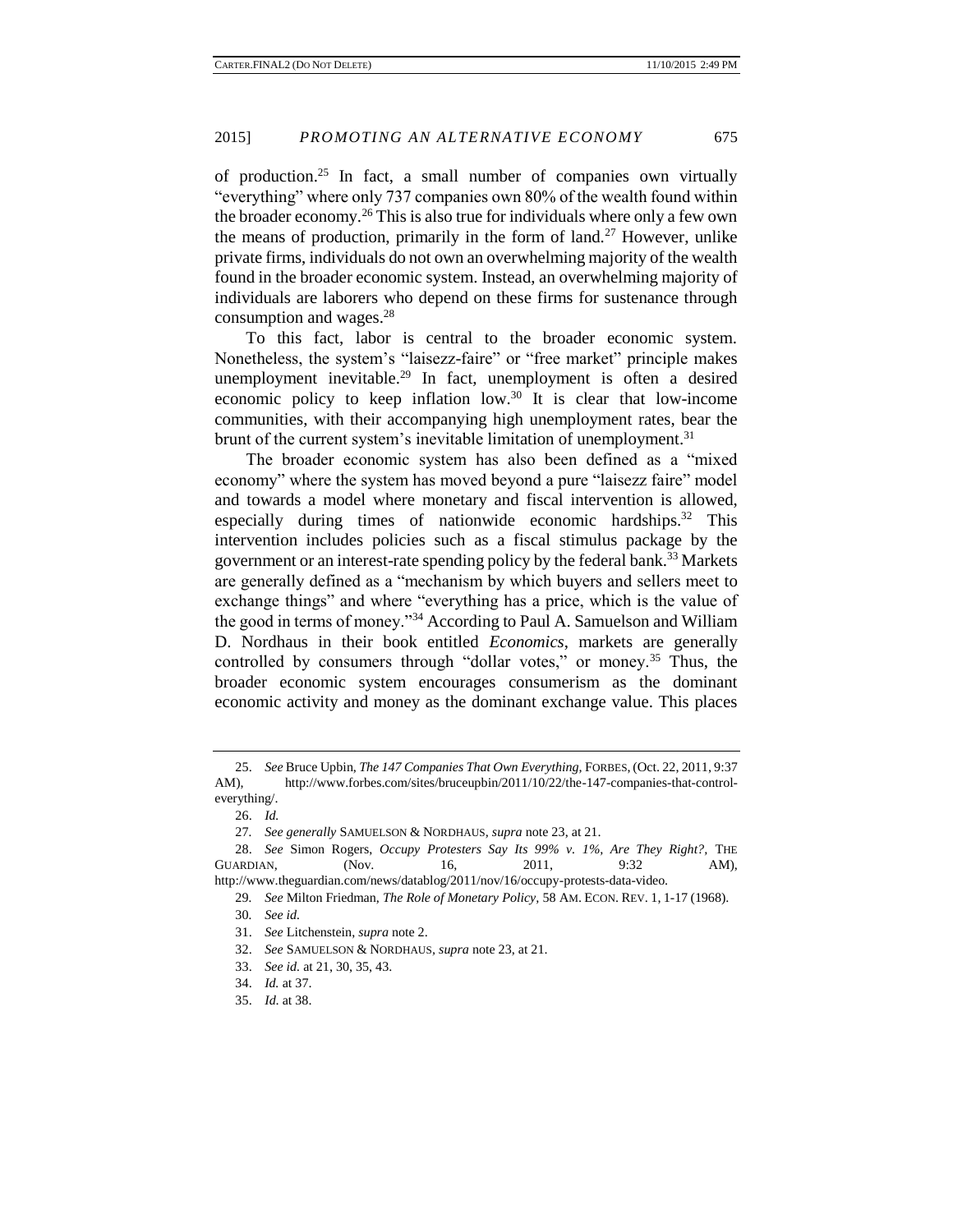low-income communities at a disadvantage where such communities have limited money and low consumption power.

In addition, money is generally derived from wages and property incomes under the broader economic system.<sup>36</sup> However, consumers often have little control over their wages and very few own property that they can rely on as a sufficient means of income as seen by the housing foreclosure crisis of 2009.<sup>37</sup> In fact, a minority of consumers own any property outright (i.e. without a mortgage).<sup>38</sup> This is especially true for those of low-income where much of the available housing stock is unaffordable and mortgages are often unobtainable.<sup>39</sup> This limitation results in the unequal distribution of the means of production or inequity within the broader economic system.<sup>40</sup> In addition, the broader economic system fails to provide alternatives to labor and money where chronic unemployment and poverty exist within lowincome communities.<sup>41</sup> As a result, low-income communities remain insufficiently productive. Therefore, low-income communities should create an alternative economic system that counters the limitations of labor and money within the broader economic system.

According to critical urban theorist Neil Brenner, an alternative system should counter the dominant system.<sup>42</sup> In applying this in the context of an alternative economic system within low-income communities, this alternative to the broader economic system should not have labor and consumerism as its driving force, unemployment as its inevitable outcome, or money as its primary medium of exchange. Rather, this alternative economy should promote entrepreneurialism and production as a driving

39. *See* Anne B. Shlay, *Low-income Homeownership: American Dream or Delusion?* 43 URB. STUD. 511, 512, 517 (2006).

<sup>36.</sup> *See* SAMUELSON & NORDHAUS*, supra* note 23, at 21.

<sup>37.</sup> *See* EAST BAY CMTY. LAW CTR., GREEN-COLLAR COMMUNITIES CLINIC, & SUSTAINABLE ECONOMIES LAW CTR., THINK OUTSIDE THE BOSS: HOW TO CREATE A WORKER-OWNED BUSINESS 4 (5th ed. 2014) (suggesting unfair wages and job insecurity in a situation where labor is not controlled by consumers, i.e. outside of the worker cooperative context where employees control wages and job security); *see also* Dina ElBoghdady & Sarah Cohen, *The Growing Foreclosure Crisis,* WASH. POST (Jan. 17, 2009), http://www.washingtonpost.com/wpdyn/content/article/2009/01/16/AR2009011604724.html.

<sup>38.</sup> *See* Alejandro Lazo, *Nearly One-Third of U.S. Homeowners Have No Mortgage,* L.A. TIMES (Jan. 10, 2013), http://articles.latimes.com/2013/jan/10/business/la-fi-free-and-clear-20130110 (showing that in year 2013 there were less than one-third of U.S. homeowners owning their real property outright—without a mortgage).

<sup>40.</sup> SAMUELSON & NORDHAUS*, supra* note 23, at 43.

<sup>41.</sup> *See* Ben Leubsdorf, *Fed's Fischer: U.S. Economy Should Rebound After 'Poor' First Quarter,* WALL ST. J. (Apr. 16, 2015), http://blogs.wsj.com/economics/2015/04/16/feds-fischer-us-economy-should-rebound-after-poor-first-quarter/ (showing increases in labor as a sign of U.S. economic growth and increases in unemployment as a sign of U.S. economic downturn).

<sup>42</sup>*. See* Neil Brenner, *What is Critical Urban Theory?*, 13 CITY 195 (2009).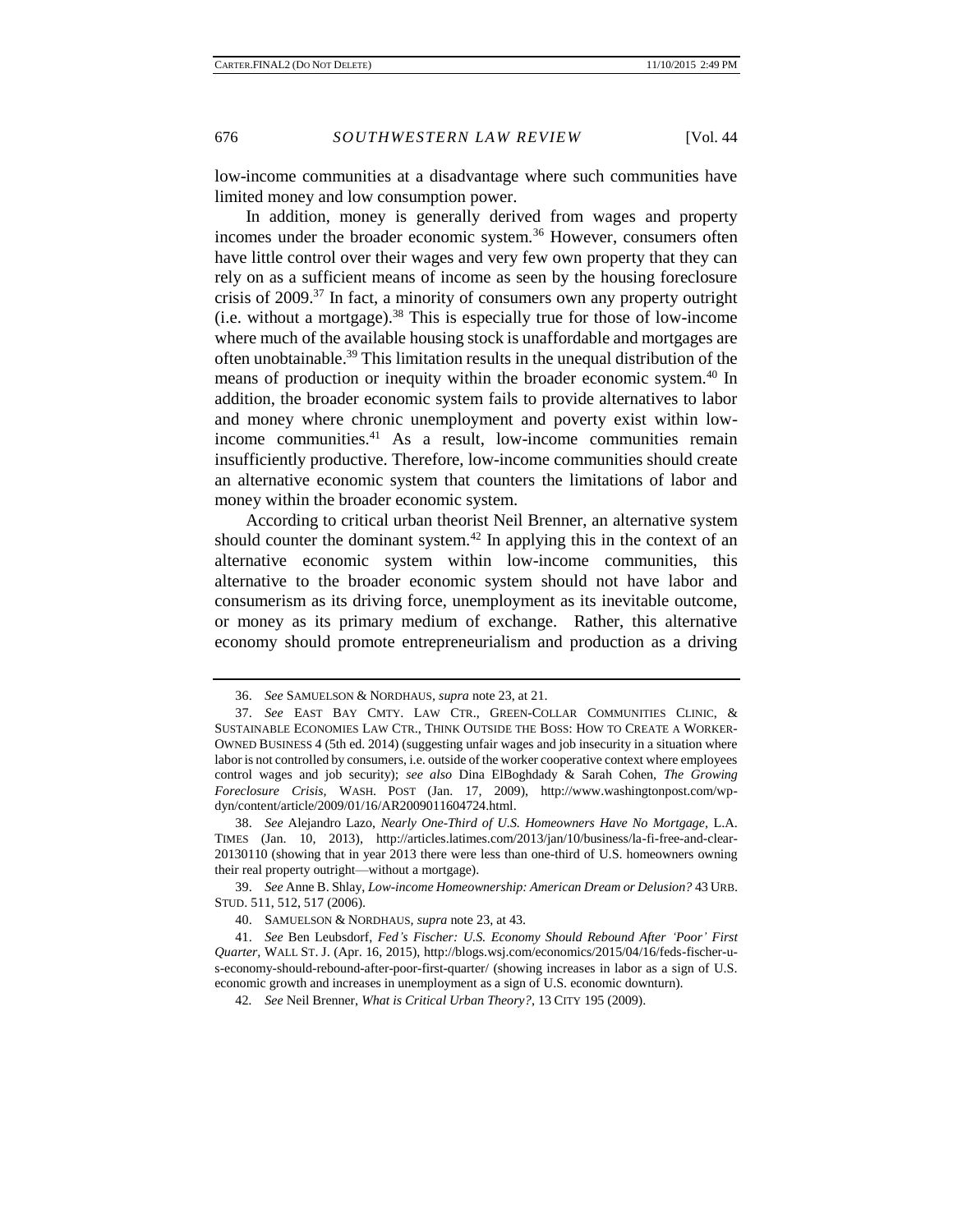force, cooperation on behalf of everyone involved as an inevitable outcome, and economic activity that goes beyond money as the primary medium of exchange. An alternative economic system structured this way is likely to make low-income communities sufficiently, and independently productive through cooperation, sharing, and local control and ownership.

For instance, this alternative economic system would promote communal or cooperative entrepreneurialism where members share costs and resources through micro-financing institutions and co-operatives; exchange goods and services through a mutual credit-clearing, barter and time-banking system; and circulate gifts through a circular gifting system.<sup>43</sup> The above are just a few ways low-income communities can structure an alternative economic system that will allow them to be sufficiently productive. The goal of an alternative economic system is to make low-income communities productive even in the midst of unemployment and limited economic resources. On the contrary, dominant theorists have proposed solutions for making low-income communities productive within the broader economic system. However, these dominant theories of "solutions" are not without their shortcomings.

In fact, such theories have been proven to be both ineffective and problematic for solving poverty within low-income communities. I would argue that this is due to the tendency of these "solutions" to push forth the idea that the only way to increase the "economic capacities and potential" of low-income communities is through economic capital.<sup>44</sup> Economic capital is a process by which more money is produced, such as through investments, loans, and other credit options.<sup>45</sup> It is argued that low-income communities are unable to improve their impoverished or unproductive status without this economic capital.<sup>46</sup> However, this view is problematic for two reasons: (1) it views money as a goal rather than a means to a higher end, and (2) it fails to provide low-income communities with productive alternatives when economic capital or money is not readily available.

Money is merely a medium of exchange that is designed to facilitate and simplify trade.<sup>47</sup> It is considered a "'placeholder' that enables an otherwise

<sup>43.</sup> Entrepreneurialism has been shown to be a viable alternative to wage labor where chronic unemployment exists. *See generally* Wim Wiewel, Michael Teitz & Robert Giloth, *The Economic Development of Neighborhoods and Localities, in* THE COMMUNITY DEVELOPMENT READER 107 (James DeFilippis & Susan Saegart eds., 2d ed. 2012).

<sup>44.</sup> Lehn Benjamin et. al., *Community Development Financial Institution, in* THE COMMUNITY DEVELOPMENT READER 99 (James DeFilippis & Susan Saegert eds., 2d ed. 2012).

<sup>45</sup>*. See* SAMUELSON & NORDHAUS, *supra* note 23, at 30-31; *see also* THOMAS H. GRECO,JR., THE END OF MONEY AND THE FUTURE OF CIVILIZATION 114 (2009).

<sup>46</sup>*. See* Wiewel, Teitz & Giloth, *supra* note 43.

<sup>47</sup>*. See, e.g.*, SAMUELSON & NORDHAUS, *supra* note 23, at 30; GRECO, *supra* note 45, at 89.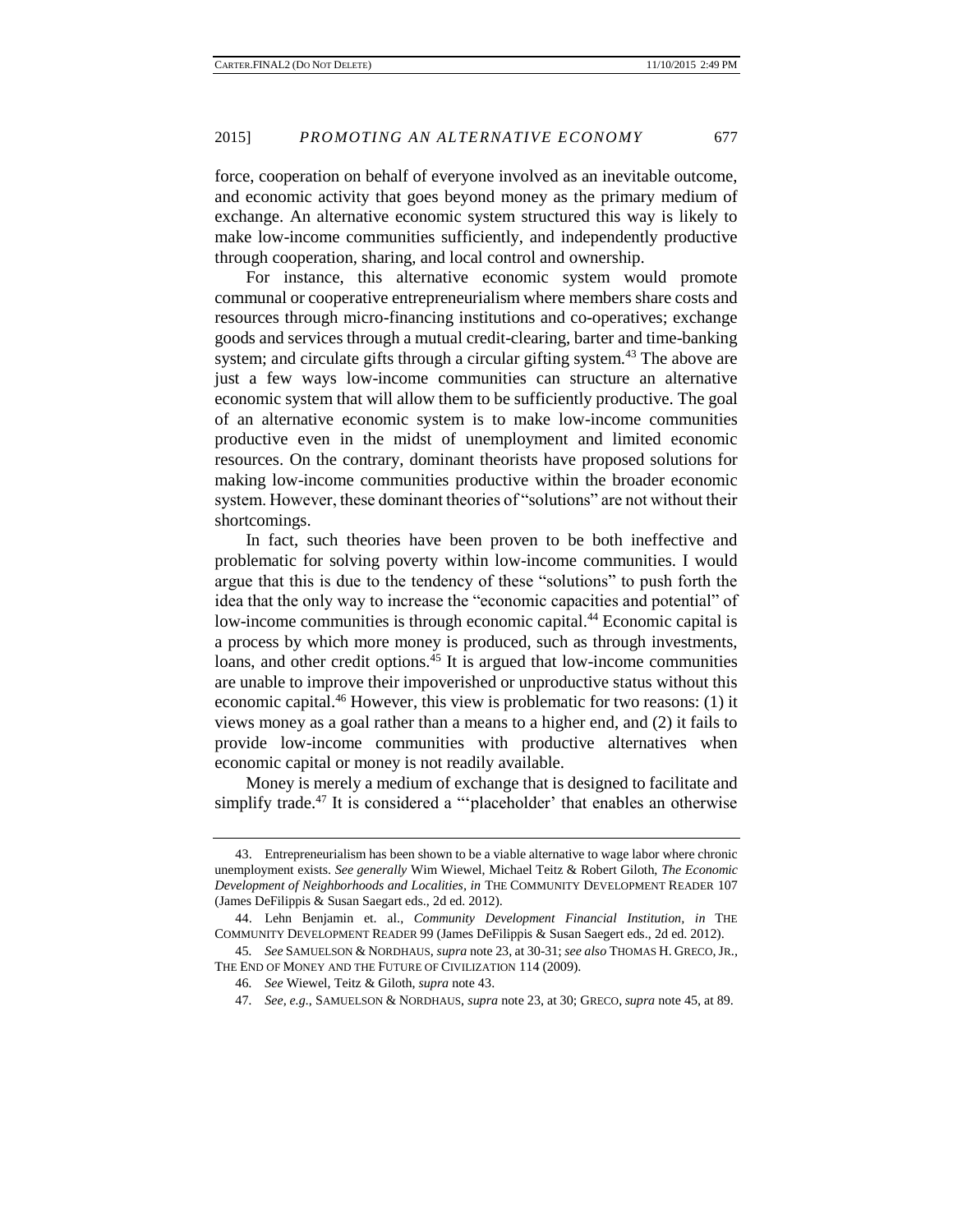undesirable trade." <sup>48</sup> In other words, money is used when goods or services are insufficient in order to continue or maximize exchange value among participants. For instance, when Person A desires a good that Person B possesses, Person A would give Person B something of value that Person B desires in exchange for that good. However, what if Person A does not have anything that Person B desires? Money is then used to solve this barter limitation by allowing Person A to provide Person B with a transferable payment instead of an undesirable good. Thus, money is simply a means to a higher end (acquiring a desired good or service). However, within lowincome communities, this means of exchange is limited (hence the term "lowincome"). In addition, economic capital is limiting because it requires money to start. For instance, in order to receive a loan or line of credit, an individual is required to show that he or she is able to pay back the loan through monetary payments. How then, are low-income communities, wrought with unemployment and no other viable means of making sufficient money, able to become productive?

For starters, the recognition that money is not necessary and is simply a means to higher ends will lead to productive alternatives for low-income communities. Amartya Sen recognized this point where she argued that a solution to poverty requires a change in the dominant understanding of economic prosperity as a goal and people as simply means.<sup>49</sup> Instead, the higher end should be to enrich the lives of people where money is used merely as a means to satisfy that goal.<sup>50</sup> Sen explains that to "enrich the lives" of people" is to fulfill the "needed human activities" through active contribution and personal achievement.<sup>51</sup>

Sen defines "needed human activities" as "escaping morbidity and mortality, being adequately nourished . . . achieving self-respect, taking part in the life of the community, and appearing in public without shame.<sup>"52</sup> In other words, "needed human activities" is another way of defining sufficient productivity. This type of productivity is achieved by things other than the accumulation of money or economic capital. Here, sufficient productivity involves the ability to positively contribute and take an active part in the social life, governance, and overall activities of a community. This leads to the conclusion that money is insufficient and sometimes unnecessary for

<sup>48</sup>*. See* GRECO, *supra* note 45, at 90.

<sup>49</sup>*. See* Amartya Sen, *Development as Capability Expansion, in* THE COMMUNITY DEVELOPMENT READER 319 (James DeFilippis & Susan Saegert eds., 2d ed. 2012).

<sup>50</sup>*. See id.*

<sup>51</sup>*. See id.* at 320.

<sup>52</sup>*. See id.* at 321.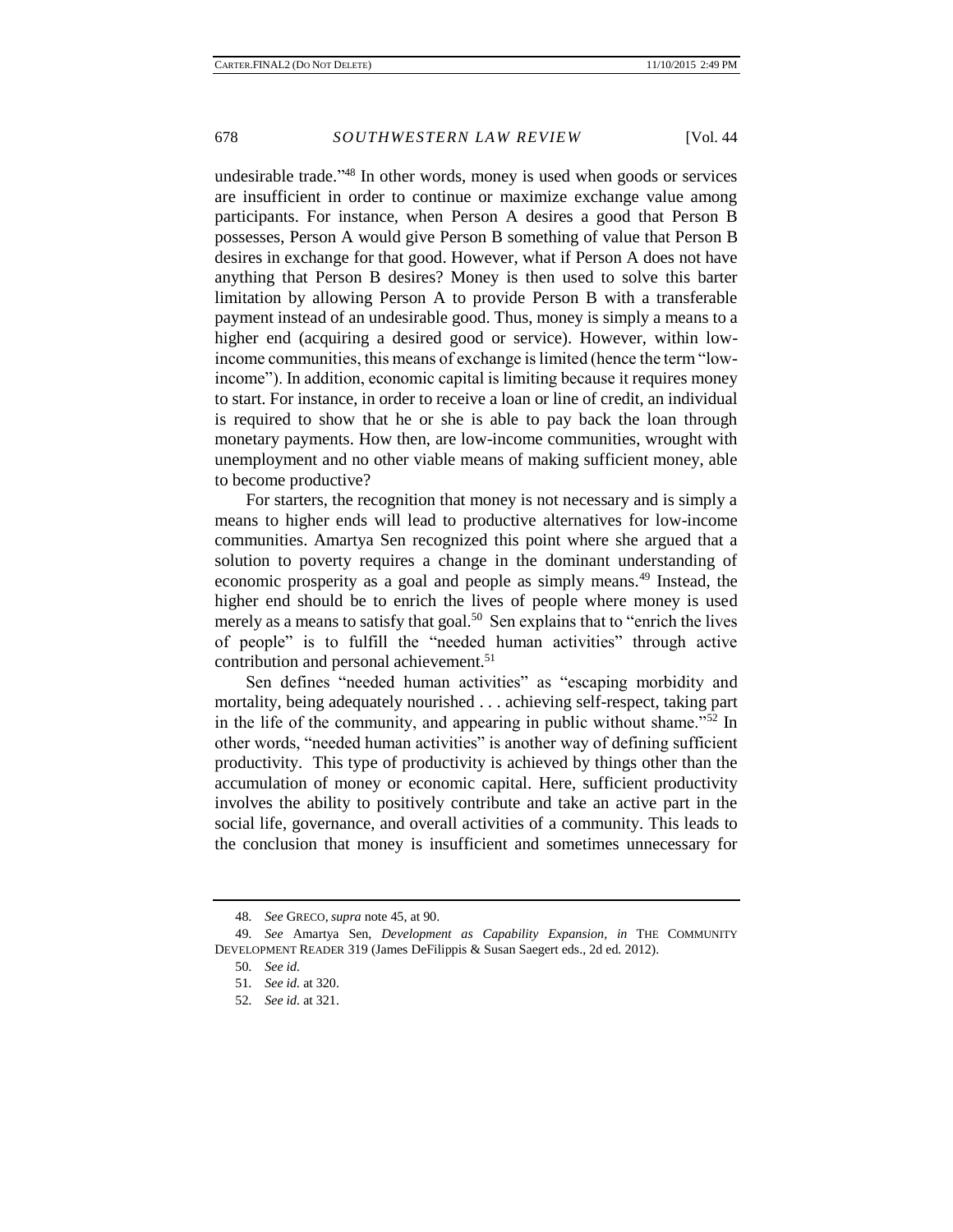achieving productivity. To say it another way, money is not a necessary means to sufficient productivity.

Instead, communities can also be productive through non-monetary means, such as bartering, service-exchange, gift-giving, and a mutual creditclearing system. Each of these alternatives prove that economic capital or money is not always necessary or the most efficient means to achieving productivity within low-income communities.<sup>53</sup> For instance, if person A is hungry, he or she can use money as a means to satisfy that hunger by buying food from Person B. However, money becomes unnecessary when one can obtain food through non-monetary means, such as through barter, where person A exchanges an item with person B for her desired food item; or through service-exchange (time-banking), where person A's service to B is exchanged for B's cooking services; or through a gift where Person B cooks for Person A for free with the expectation that a gift will be circulated back to Person B; or through a mutual credit-clearing system, where person A exchanges with Person B through credit where A is now indebted to B.

Some argue that barter is insufficient for making communities productive on a continuous basis due to its exchange limitation. This limitation occurs where Person A is offering in exchange with Person B, but Person B does not want the good Person A is offering. Thus, the exchange between A and B is restricted. Thomas Greco author of "The End of Money and the Future of Civilization" defines this limitation as the "barter limitation" of "double coincidence."<sup>54</sup> However, this definition assumes that barter is limited to a two-person exchange rather than a communal exchange.

Under a communal barter exchange system, an exchange between two individuals also means an exchange within the entire system and therefore all goods and services will have a use even if not initially. For instance, going back to the above example, Person B would still exchange with Person A even though B has no direct or immediate use for A's goods. This is because B would take the unwanted goods from A and exchange them with another member of the community who actually has goods that B desires. Thus, exchange within the community continues. In the event where a good cannot be "stored" and saved for later, Person B could still give Person A her desired good or service as a *gift* with the expectation that someone in the community, if not A, will do the same for him. This is an example of gift circulation that will later be explained.

The limitation found in a barter exchange can also be found in a service exchange. However, like a communal barter exchange, a service exchange

<sup>53</sup>*. See, e.g.*, Sen, *supra* note 49, at 319; GRECO, *supra* note 45, at 107.

<sup>54.</sup> GRECO, *supra* note 45, at 116.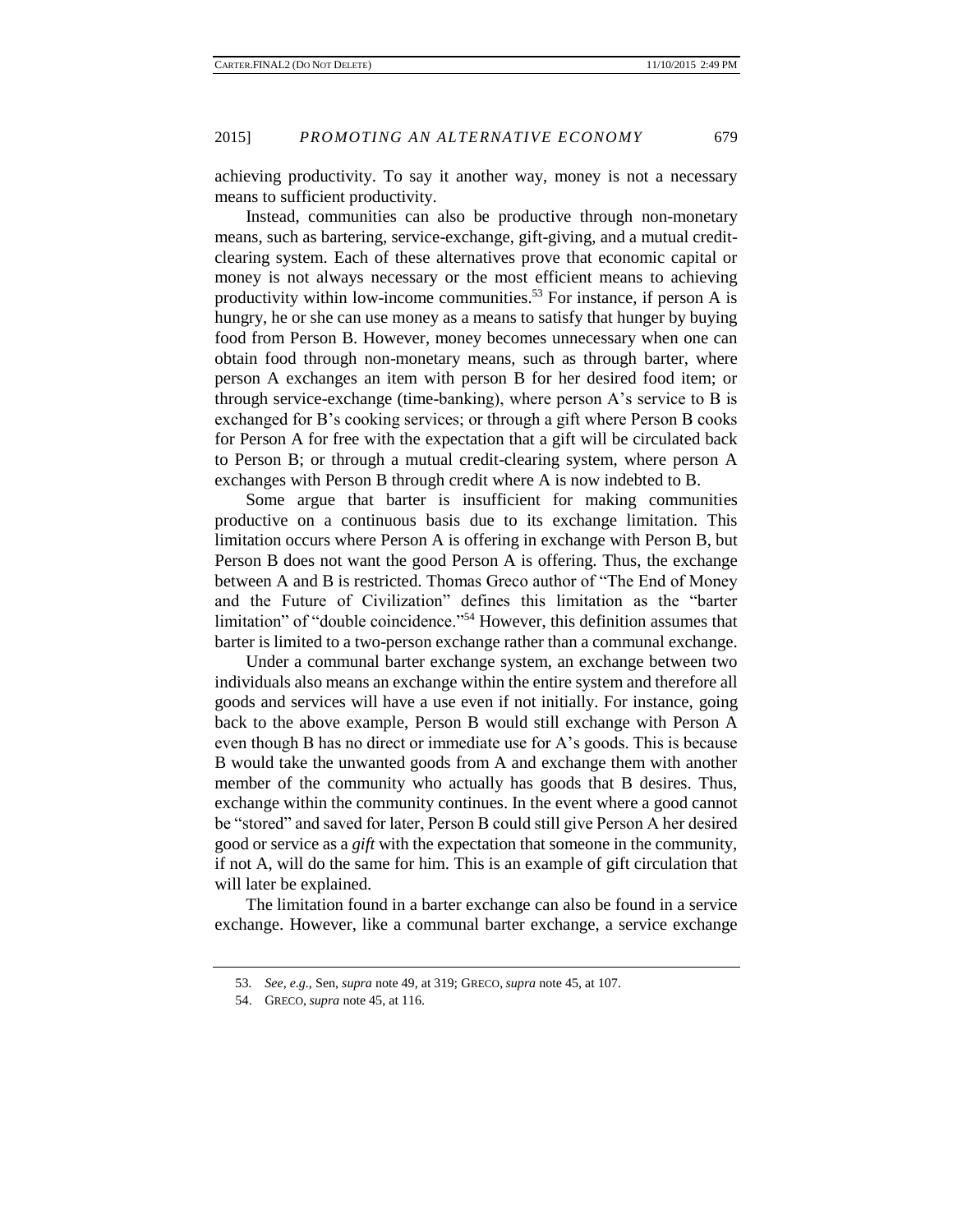conducted on a communal basis solves this limitation where the amount of service measured in time is recorded and exchanged. For instance, Person B provides a service to Person A, but Person A gives nothing in return to B. However, B's amount of service, measured in hours, is recorded. B can later exchange his accumulated hours with another person in the community, such as Person C, where Person C performs a service for Person B without B having to give anything in return to C. This is because B's service hours can be satisfied by any member of the community and the productivity within the community is continued.<sup>55</sup>

Furthermore, mutual credit-clearing is a system by which community members engage in non-monetary exchanges through the exchange of credits or debts. A mutual credit-clearing system is an interest-free credit and debit system that obviates the need to use money or to rely on a third party bank for economic capital.<sup>56</sup> It essentially transcends the limitation of the broader economic system by deemphasizing the necessity of money and economic capital for achieving sufficient productivity. Instead, a mutual credit-clearing system within low-income communities promotes sufficient productivity through cooperation among community members.<sup>57</sup> This is especially beneficial where such communities lack enough money that would otherwise make them productive under the broader economic system. Thus, a mutual credit-clearing system is a means for making low-income communities productive without relying on the limitations of the broader economic system.

This system requires a communal effort on behalf of all community members in order to ensure that a broad range of goods and services are exchanged and sufficient for satisfying and enriching the lives of all.<sup>58</sup> In addition, there must be some measure of value within the credit system in order to determine the value of each debit or credit exchange. <sup>59</sup> Likewise, the system should place limits on the amount of debt one member is allowed to have in order to encourage reciprocity and mutual cooperation among members.<sup>60</sup> It is also necessary for the community to keep track of all transactions within this credit system by giving all persons accounts.<sup>61</sup> Here,

<sup>55.</sup> The principle behind this indirect exchange is that the community's needs takes precedence over the individual with the expectation that all will be served. *See* Mira Luna, *How to Share Time,* YES! MAG. (July 8, 2010), http://www.yesmagazine.org/new-economy/how-to-sharetime.

<sup>56</sup>*. See* GRECO, *supra* note 45, at 108.

<sup>57</sup>*. See id.* at 111, 116.

<sup>58</sup>*. See id.* at 131.

<sup>59</sup>*. See id.* at 117.

<sup>60</sup>*. See id.* at 130.

<sup>61.</sup> *See id.* at 130-33.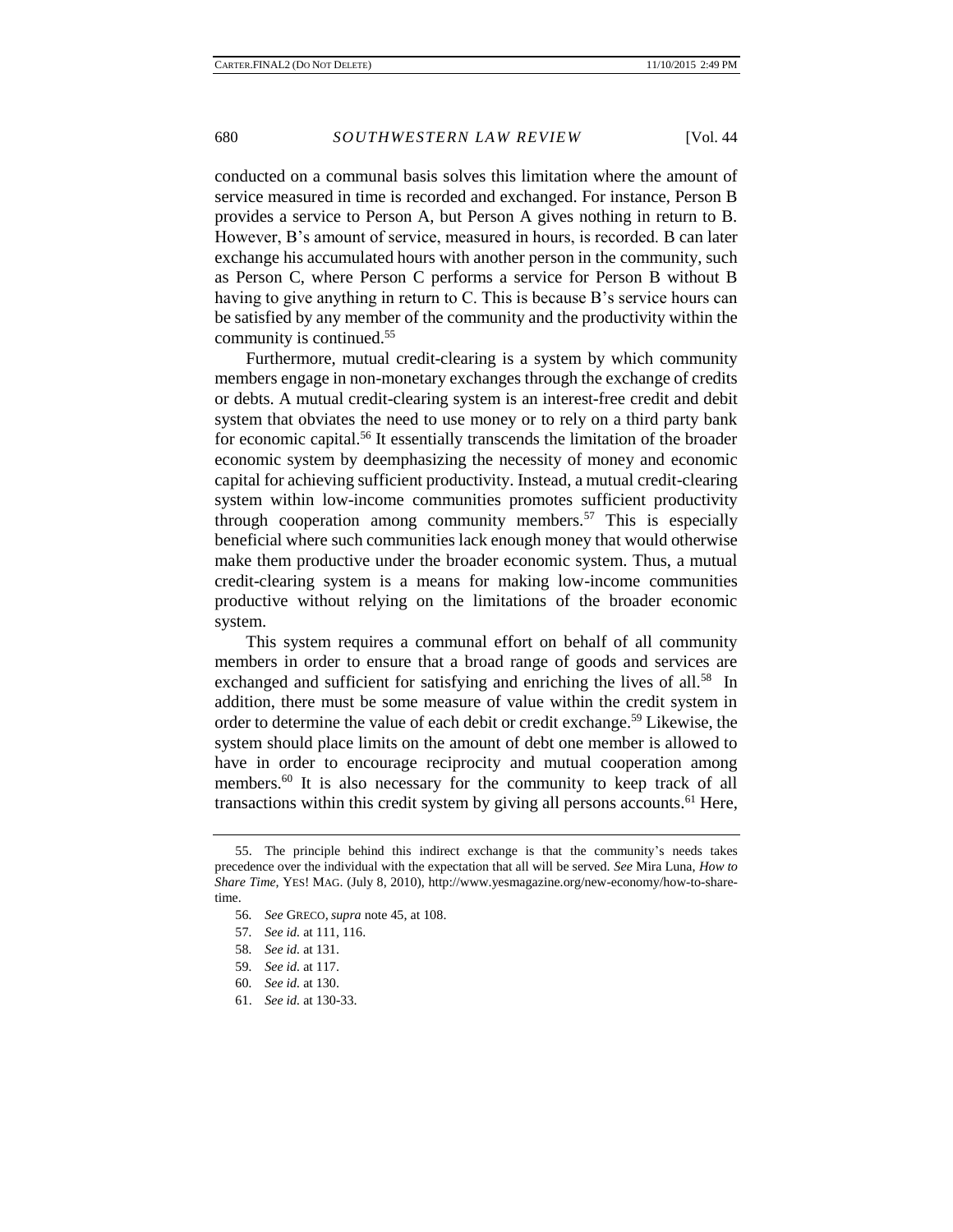Person A pays Person B in credit and then Person B's account is credited while Person A's account is debited in the same amount. Person B can later use his credit to exchange services or goods with other members within the community and his account will also be debited reflecting these exchanges.<sup>62</sup>

In order for Person A to *clear* her debit amount (i.e. reduce the account to a zero balance), she must provide a service or good to Person B or to someone else within the community. $63$  In the end, the entire communal system needs to be cleared where all members' debits and credits collectively make up the entire system with the goal of eventually reaching a communal balance of zero where all accounts cancel one another out.<sup>64</sup>

Nonetheless, a true alternative economic system would utilize a measurement value for exchanges that is also contrary to the way exchanges are valued under the present economic system in order to further transcend the limitations of the broader economic system, namely inequality. For instance, under a mutual credit-clearing system that utilizes a measurement value in U.S. dollars, Person B sells each of his shoes for \$50 in U.S. dollars and Person A charges \$10 for each hair cut she provides. Once Person A and Person B transact with one another, Person B's account will be credited \$50 (positive balance) while Person A's account will be debited \$40 (negative balance). Valuing the exchanges this way gives the shoemaker more purchasing power over the hair dresser where the shoemaker will have more available credit than the hair dresser. The hair dresser will also have more debt and will have to work harder (i.e. provide more haircuts) in order to achieve the same credit worthiness as the shoemaker. Thus, inequality within the mutual credit-clearing system emerges.

In order to avoid such inequality, which is omnipresent in the dominant economic system, persons in an alternative economic system should make all exchanges equal in value where the true value amounts to the receipt of the service or good itself.<sup>65</sup> In other words, the value of B's good or service is determined by A's exchanged good. This makes all goods and services within the community relative to each community member. An equal exchange value seems to make the mutual credit-clearing system virtually obsolete since all transactions would immediately cancel each other out. However, this is not entirely true. For instance, Person B desires a haircut, but is unable

<sup>62.</sup> *See id*.

<sup>63.</sup> *See id.* at 134*; See also* BEYOND MONEY (Jan. 24, 2013)*,*  http://beyondmoney.net/tag/mutual-credit-clearing/ (for illustration of a mutual credit clearing system).

<sup>64.</sup> GRECO, *supra* note 45, at 134.

<sup>65.</sup> The Internal Revenue Service (IRS) also value direct exchanges this way. *See* discussion *infra* pp. 57-67.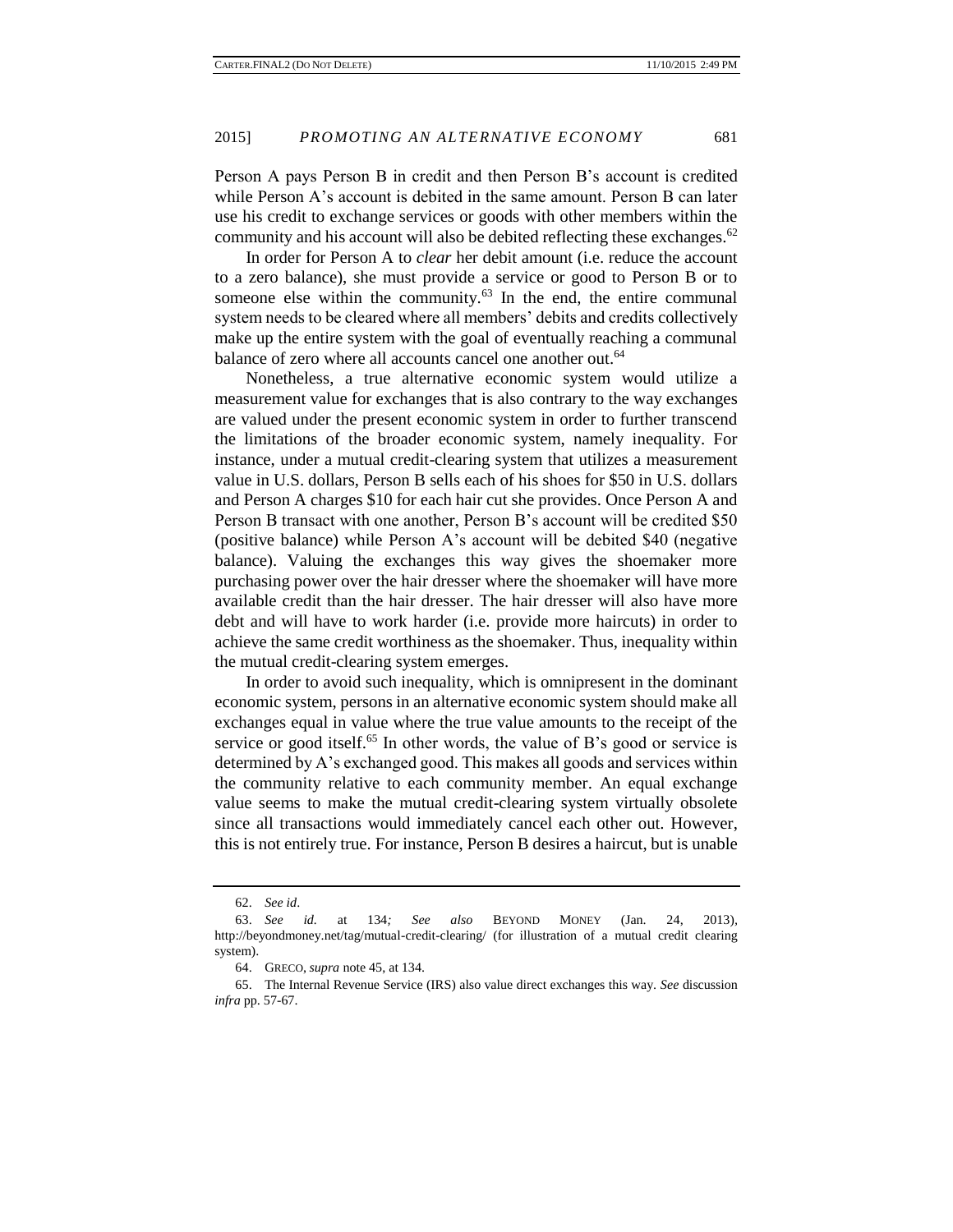to perform any service for Person A or have any goods that the hair dresser wants. For the sake of the community's productivity, Person A performs the haircut for B in exchange for credit. Person A's account is credited \$10 while Person B's account is debited \$10. Person B can still satisfy his debt on a communal level by performing a service or providing a good for another community member.

The circulation of gifts also has the ability to make low-income communities productive without the sole reliance on money or causing inequality. A gift, by definition, is something that is given without it being earned or produced by the receiver.<sup>66</sup> In addition, unlike the exchange of goods or services, or even a credit system, a gift is something that does not require something in exchange. $67$  That is, Person A will not be debited for receiving something from B as a gift. However, gift-giving is often reciprocated, but not necessarily in a direct way. For instance, reciprocation of gifts can also occur indirectly where "they flow in circles. I give to you, you give to someone else . . . and eventually someone gives back to me."<sup>68</sup>

In a community designed to facilitate gifts, "gifts flow continuously, only stopping in their circulation when they meet a real, present need."<sup>69</sup> As a result, gift-giving requires communal participation where each member of the community eventually accounts for another's gifts. For an example, Person B decides to give Person A her desired good without expecting to get anything in return directly from Person A, (i.e. a gift). Rather, Person B can expect to receive his return from another community member at some later time when he actually needs it.

A gift circulation system can also be recorded just as within a mutual credit-clearing system where the community keeps track of all gift giving. Such a recording in a gift system will help facilitate the circulation of a gift and determine needs and wants. Thus, a gift circulation system obviates the need for money when direct exchange of goods or services is not feasible and thus, gift-giving solves the barter and service-exchange limitation without needing to resort to the actual use of money.

Lastly, an alternative economy within a low-income community does not mean that money should not be used at all. It simply means that money is a means in addition to other means of economic exchanges. Furthermore, the sharing of money is encouraged in an alternative economy among lowincome communities. This is especially done through saving pools, micro-

<sup>66</sup>*. See* CHARLES EISENSTEIN, SACRED ECONOMICS 3 (2011).

<sup>67</sup>*. Id.*; *see also* GRECO, *supra* note 45, at 117 (describing credit as an I.O.U.—a promise to pay back).

<sup>68.</sup> EISENSTEIN, *supra* note 66, at 6.

<sup>69.</sup> *Id*. at 7.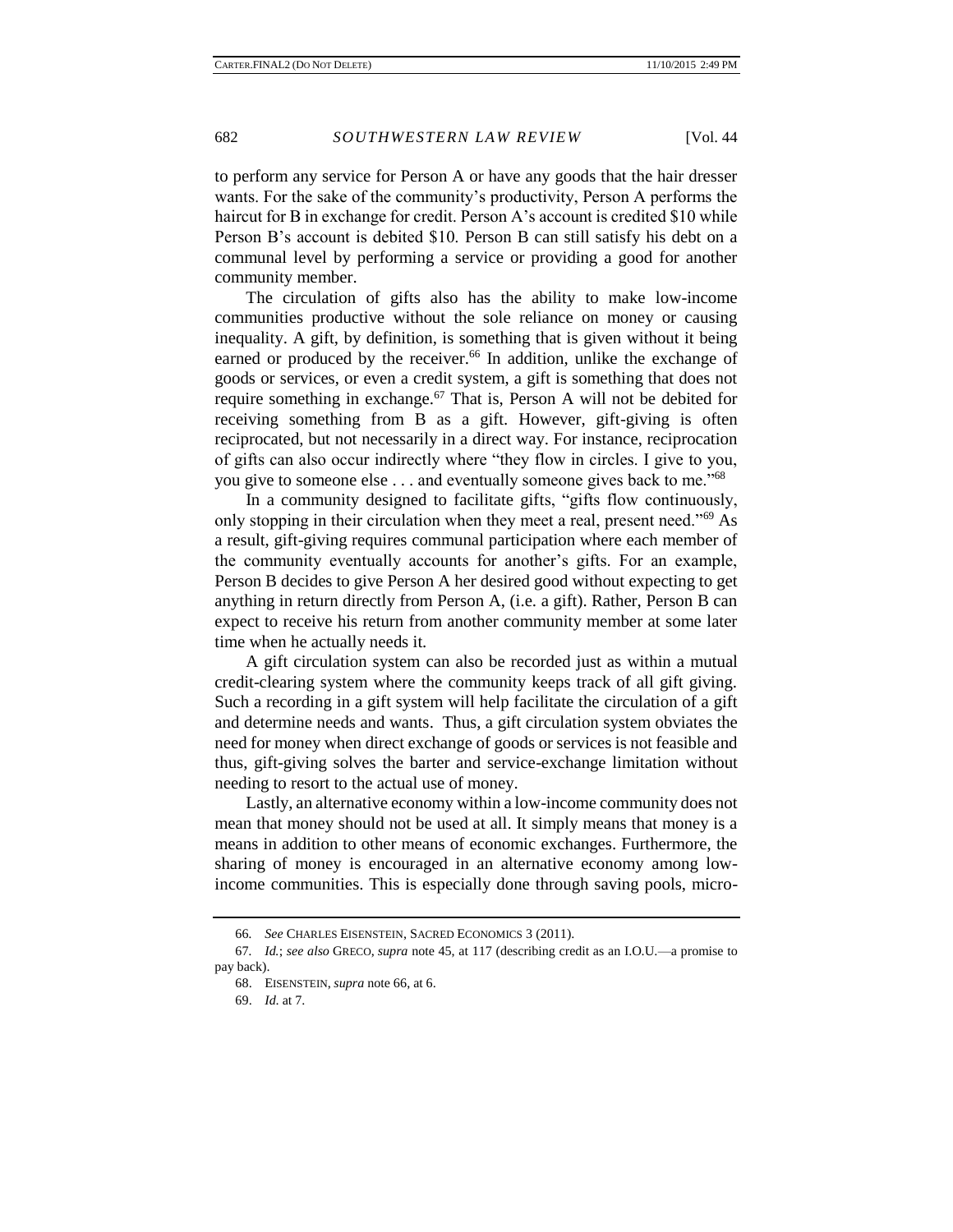financing systems, and cooperatives. A savings pool, also called a "susu" in Caribbean, Asian, West African, and Latin American cultures, is a funding medium where members of a low-income community agree to contribute a fixed amount of money to a communal fund where each member of the community will have the opportunity to pull money from the pool.<sup>70</sup>

Likewise, micro-financing is a system where money is extended to community members at little or no interest loans. This is typically done by a non-traditional bank.<sup>71</sup> However, low-income communities can create their own entity that serves as a non-traditional bank where members collectively control its funds. For instance, a micro-financing entity can be structured as a nonprofit where members of the community play an active role in its decision-making both as directors of the board and members of the nonprofit. The nonprofit can then fundraise for entrepreneurial initiatives within the low-income community where such funding is given to members in the form of grants or low-cost loans. <sup>72</sup>

Just as a micro-financing system, cooperatives are also created to pool together the resources of low-income people in order to leverage their limited dollars. For instance, limited-equity housing co-operatives leverage the limited dollar of its individual tenant-shareholders in order to collectively buy a residential building or to acquire a "blanket mortgage" for financing the residential property.<sup>73</sup> In addition, co-operatives can be used as tools for further investment, such as a housing cooperative renting commercial space for additional income.<sup>74</sup>

Lastly, some may argue that low-income communities lack the necessary resources to employ an alternative economy. However, this assumption is not true. There are enough resources flowing within low-income communities to make an alternative economy based on their resources alone feasible. For instance, the low-income dollar in the aggregate has proven to be sufficient to churn the wheels of economic productivity, especially where financial institutions, such as community development fund institutions (CDFIs), have

<sup>70.</sup> *See* Edirin Oputo, *In Savings Pool, Every Little Bit Helps,* GLOBAL CITY NYC (Dec. 6, 2012), http://globalcitynyc.com/2012/12/06/in-savings-pools-every-little-bit-helps/.

<sup>71.</sup> *See* Niel Gorenflo & Jeremy Adam Smith, *10 Ways Our World is Becoming More Shareable*, YES! MAG. (June 22, 2010), http://www.yesmagazine.org/happiness/10-ways-ourworld-is-becoming-more-shareable.

<sup>72.</sup> This entity can also be structured as a for-profit entity where community members act as both board members and shareholders and where money is raised through private investment. *See generally id.*

<sup>73.</sup> *See* BARRY MALLIN, LIMITED EQUITY COOPERATIVES: A LEGAL HANDBOOK, 5-6 http://uhab.org/sites/default/files/doc\_library/Limited\_Equity\_Cooperatives\_A\_Legal\_Handbook\_ 0.pdf.

<sup>74.</sup> *See generally id.*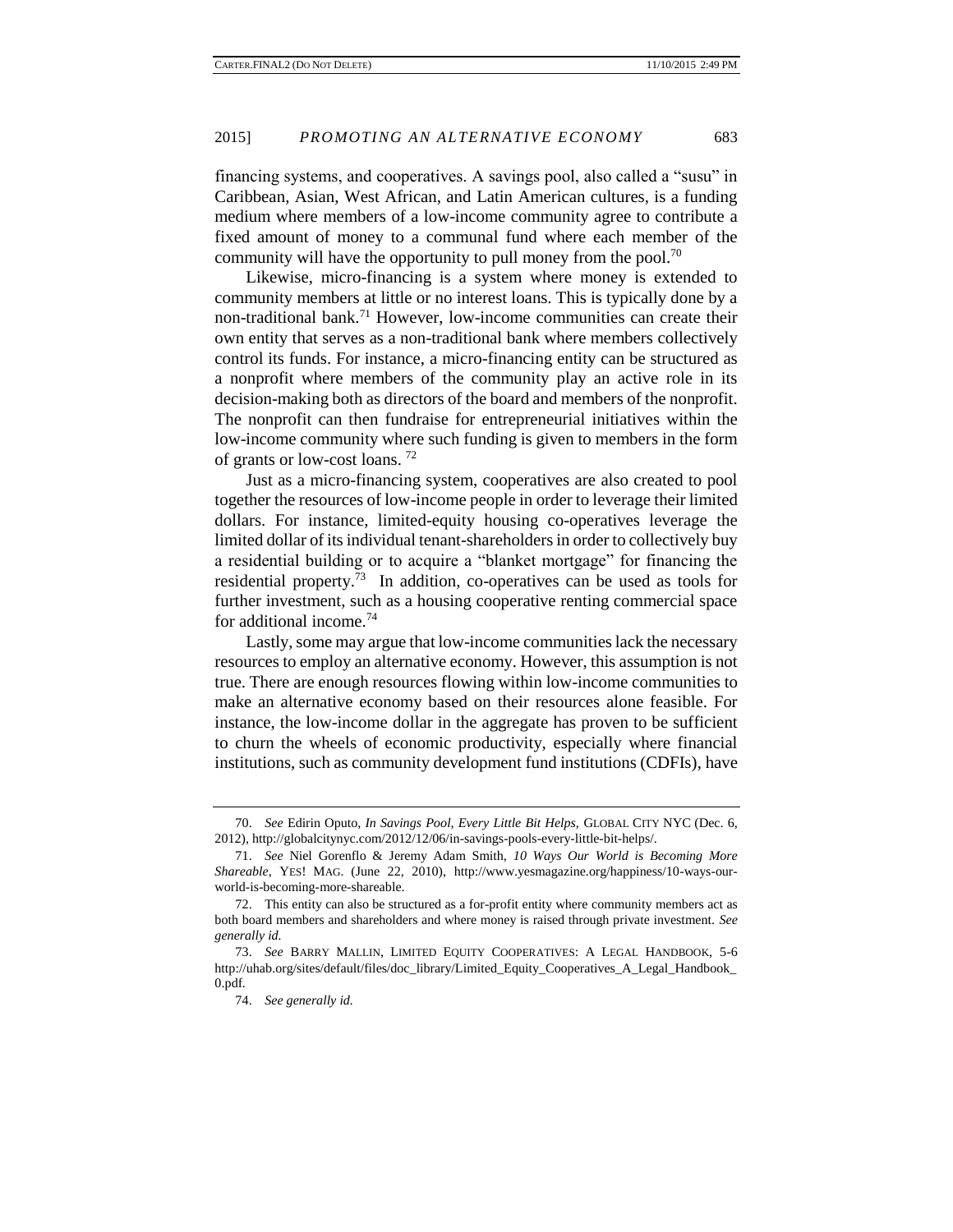utilized the underutilized low-income dollar to sell economic capital to lowincome communities.<sup>75</sup> Likewise, although malevolent, pawn shops or predatory lenders have also found the low-income dollar sufficient to purchase their exploitive products.<sup>76</sup>

The low-income dollar can also go a long way where exchanges are limited to needs and very few wants. E.F. Schumacher explains the importance of "thinking small" for creating sustainable economies in his book *Small is Beautiful.*<sup>77</sup> This is especially important where the alternative economy is designed to combat consumerism found within the broader economic system. The above examples are merely there to illustrate both the existence and the power of the low-income dollar, especially in the aggregate. Therefore, an alternative economic system among low-income communities is both feasible and desirable.

## III. INTENTIONAL COMMUNITIES: PROMOTING THE ALTERNATIVE ECONOMY

Instituting an alternative economy within low-income communities designed to counter the limitations of the broader economic system is best done through the creation of an intentional community. This intentional community should be comprised of low-income people who build selfreliance and self-sufficiency through social capital and a deliberate formation of a culture based on bartering, time-sharing, mutual credit clearing, and gift giving in order to supplement limited economic resources and become productive. An intentional community formed this way is designed to counter the limitations of the current majoritarian political system where low-income communities are often marginalized and become disadvantaged losers while the majority interests are advantaged.

Adam Walinsky described this limitation of the majoritarian political system when he observed the impoverished and unproductive condition of the low-income community of Brooklyn, New York's Bedford-Stuyvesant ("Bed-Stuy") neighborhood: "in what sense can the representative system be said to have 'spoken for' this community during the long years of neglect and

<sup>75.</sup> *See* Wiewel, Teitz, & Giloth, *supra* note 43.

<sup>76</sup>*. See* Lehn Benjamin et. al., *Community Development Financial Institutions*, in THE COMMUNITY DEVELOPMENT READER 99 (James DeFilippis & Susan Saegart eds., 2d ed. 2012); Taylor B. Murphy, Predatory Financial Practices and the Impact on the Poor (Apr. 20, 2008) (unpublished capstone paper, Washington & Lee University) (on file with Washington & Lee University), *available at* http://www2.wlu.edu/documents/shepherd/alliance/cap\_08\_murray.pdf.

<sup>77.</sup> *See* E.F. SCHUMACHER, SMALL IS BEAUTIFUL 6 (1973).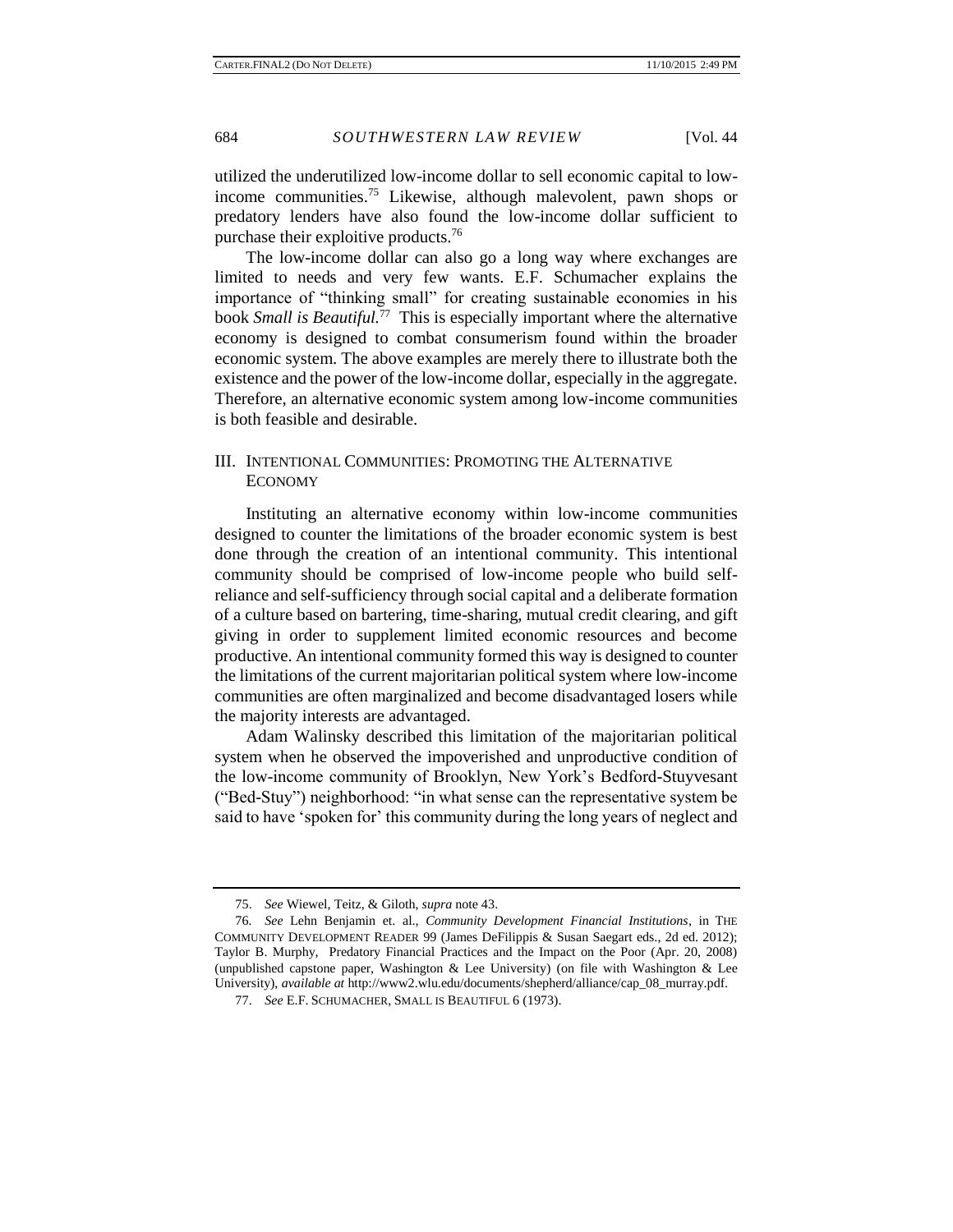decay?"<sup>78</sup> The insufficiently productive and impoverished condition of the Bed-Stuy neighborhood described above included over 8,000 abandoned buildings, a high unemployment rate, and a high infant mortality rate.<sup>79</sup> Here, the city council failed to distribute much needed resources to this neighborhood despite receiving urban renewal funds from the federal government to do just that.<sup>80</sup> As shown, low-income communities are often insufficiently represented within our majoritarian system, which operates on the principal that the minority of today will become the majority of tomorrow. However, power rarely changes hands so fluidly.<sup>81</sup> It is thus important to create an alternative system for the "disadvantaged losers" in order to empower them to become productive. It is through an intentional community where this alternative system can best be created.

An intentional community has generally been defined as a community that shares resources through active cooperation and is "often aware of [itself] as different from mainstream culture," where members "actively seek ... alternative lifestyles for themselves and their families."<sup>82</sup> This definition recognizes that an intentional community is a marginalized community that is intentional in creating an alternative way of life contrary to the broader system in order to be sufficiently productive.<sup>83</sup> There are numerous and varied intentional communities found throughout the United States and around the world.<sup>84</sup> Some are large, urban, and religious while others are small, rural, and secular.<sup>85</sup> There are also intentional communities focused on alternative economies, such as worker cooperatives and gifting societies.<sup>86</sup>

85*. Community Directory,* FELLOWSHIP FOR INTENTIONAL COMMUNITY, http://directory.ic.org/records/communes/ (last visited Apr. 27, 2015).

<sup>78.</sup> Sherry Arnstein, *A Ladder of Citizen Participation*, 35 J. AM. INST. PLANNERS 216, 216 (1969), *available at* http://lithgow-schmidt.dk/sherry-arnstein/ladder-of-citizen-participation.html.

<sup>79.</sup> *See id.*

<sup>80.</sup> *See id.* 

<sup>81.</sup> *See* Pippa Norris, Presentation on *Constitutional Choices: Consensus v. Majoritarian Societies,* HARV. KENNEDY SCH. OF GOV'T 12, *available at*  http://www.hks.harvard.edu/fs/pnorris/DPI403%20Fall09/12%20DPI403%20%20Constitutions.p df (showing the dangers of permanent majorities within majoritarian political systems) (last visited May 28, 2015).

<sup>82</sup>*. See About the Fellowship for Intentional Community*, FELLOWSHIP FOR INTENTIONAL COMMUNITY (April 7, 2015, 11:28 PM), http://fic.ic.org/the-fellowship-for-intentionalcommunity/.

<sup>83.</sup> *See id.* 

<sup>84</sup>*. See Communities By County,* FELLOWSHIP FOR INTENTIONAL COMMUNITY (Apr. 8, 2015, 8:08 PM), http://fic.ic.org/directory/intentional-communities-by-country/.

<sup>86.</sup> A worker cooperative is a corporation collectively owned and controlled by its employees. Here, the traditional imbalanced labor-capital relationship between employers and employees does not exist. Instead, labor is "freely chosen, non-exploitive, and creative in its own right." SCHUMACHER, *supra* note 77, at 7 (1973); *see* EAST BAY CMTY. LAW CTR., GREEN-COLLAR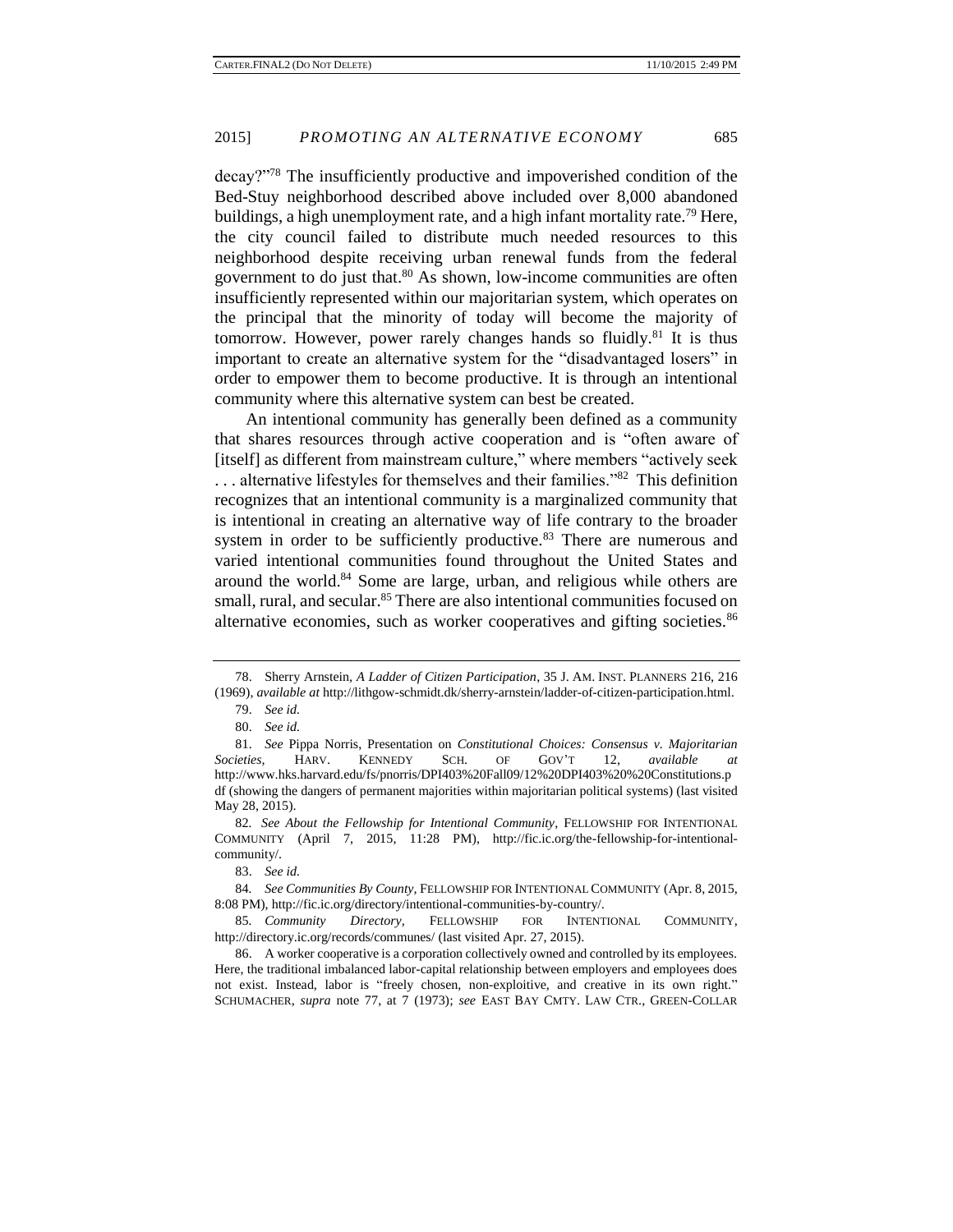Due to its cooperative nature, intentional communities are likely to be small and employ a consensus decision-making process, such as the Ganas Community in Staten Island, New York.<sup>87</sup> This intentional community is comprised of seventy-five (75) multi-racial, lower-middle class individuals who live together in eight (8) different adjacent residences, all of which were built through sweat equity.<sup>88</sup>

The history of intentional communities in the U.S. can be traced back to 19<sup>th</sup> century *communes*.<sup>89</sup> Communes were usually tied together by some religious identity, or in the case of Black communes, by a racial identity and were created to provide its members an alternative to the constraints and hostility of the broader political economy.<sup>90</sup> This alternative included a space for isolation and independence where members relied on one another for mutual aid and the sharing of resources.<sup>91</sup> It seems then that intentional communities developed out of necessity due to the limitations of the broader political system that left marginalized communities unproductive. Therefore, the development of communes or intentional communities within lowincome communities is both feasible and desirable.

In order to create a low-income intentional community whose goal is to form an alternative economy through the development of social capital and the promotion of a culture based on cooperation and sharing, the following five principles should be adopted: (1) an intent to cooperate, (2) consensus decision-making, (3) reciprocity and mutual benefit, (4) active participation, and (5) a commitment to an alternative lifestyle. An intent to cooperate is an important principle to adopt within a low-income intentional community with an intent to form an alternative economy because it ensures self-reliance and decreases dependency on the broader political system. This is especially important where the alternative economy requires members to cooperate to become successful (e.g. cooperative entrepreneurialism).

In addition, consensus decision-making is also an important principle to adopt in order to ensure that the community counters the limitations of the

COMMUNITIES CLINIC, & SUSTAINABLE ECONOMIES LAW CTR.,*supra* note 37; *see also* Genevieve Vaughan, *Theory of Practice of the Gift Economy*, *in* WOMEN'S WORLDS (2011), *available at* THE GIFT ECONOMY, http://gift-economy.com/theory-and-practice-of-the-gift-economy/*.* 

<sup>87.</sup> *See Consensus Basics,* FELLOWSHIP OF INTENTIONAL COMMUNITY (Apr. 8, 2015, 11:42AM), http://www.ic.org/wiki/consensus-basics-2/; *see also Decision Making,* GANAS COMMUNITY STATEN ISLAND, N.Y.C., http://www.ganas.org/#decision (last visited Apr. 27, 2015).

<sup>88.</sup> *See* GANAS COMMUNITY STATEN ISLAND, N.Y.C., http://www.ganas.org/ (last visited Apr. 27, 2015).

<sup>89.</sup> *See* James Defilippis, *Collective Ownership and Community Control and Development*, *in* READINGS IN PLANNING THEORY 269-71 (Susan S. Fainstein & Scott Campbell eds., 2012).

<sup>90</sup>*. See id.* at 269.

<sup>91</sup>*. See id.*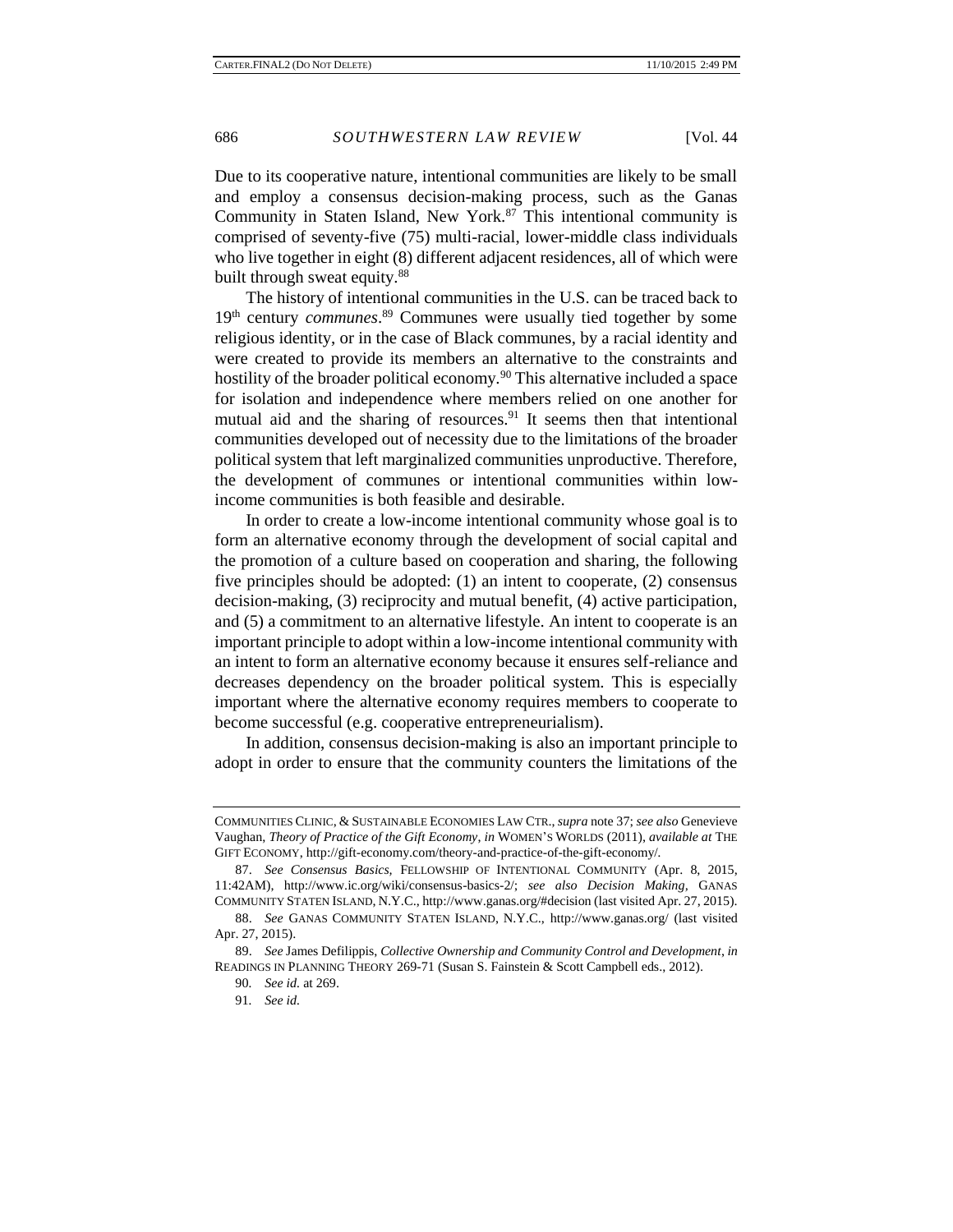broader political economy. The broader political system is a majoritarian system with a majoritarian voting and decision-making model.<sup>92</sup> This majoritarian model opens up debates and encourages participation by all members.<sup>93</sup> However, it does not ensure that everyone within the community actually participates or influences final decision-making. Nor does this system require that everyone benefit from the outcome of the decision. All that is required under a majoritarian decision-making model is that a majority of participants or members of the community come to a final decision.<sup>94</sup> Any decision made by the majority is deemed proper even if it harms or fails to benefit the minority populace.<sup>95</sup>

Unlike a majoritarian decision-making model, a consensus-decision making model creates a cooperative community where all members participate in the decision-making process and influence the final decision. A consensus decision-making model can be long and in theory, members may never reach a full agreement. However, a consensus decision-making model is designed to promote full deliberation among members until an agreement is made, no matter how long it takes.<sup>96</sup> As such, consensus decision-making benefits all members of a community and prevents creating "disadvantaged losers."

Likewise, a principle of reciprocity and mutual benefit will ensure selfreliance and self-sufficiency within the intentional community while a principle calling forth active participation promotes sufficient productivity. A consensus decision-making model requires active participation by all members in order to ensure desired outcomes for each member. This leads to a very productive community where the success of an alternative economy depends on every member working together through reciprocity and mutual benefit. Here, social capital is developed. An alternative economy within low-income communities will not be successful without the development of social capital since it depends largely on each member pooling together their resources and skills for mutual benefit. For instance, if a community member no longer remains active, he or she negatively affects the exchange of goods and services, as well as the circulation of gifts. This hinders the entire community's productivity where it is now less productive and short of a desired good. Furthermore, without active participation, reciprocity, and

<sup>92.</sup> *See* Stephanie Novak*, Majority Rule*, PHIL. COMPASS 681, 681 (2014).

<sup>93.</sup> *See generally* Stephen Macedo, *Against Majoritarianism: Democratic Values and Institutional Design,* 90 B.U. L. REV. (2010).

<sup>94.</sup> *See id.*

<sup>95.</sup> *See id.*

<sup>96.</sup> *See* Tree Bressen, *Consensus Basics,* FELLOWSHIP FOR INTENTIONAL COMMUNITY, http://www.ic.org/wiki/consensus-basics-2/ (last visited Apr. 28, 2015).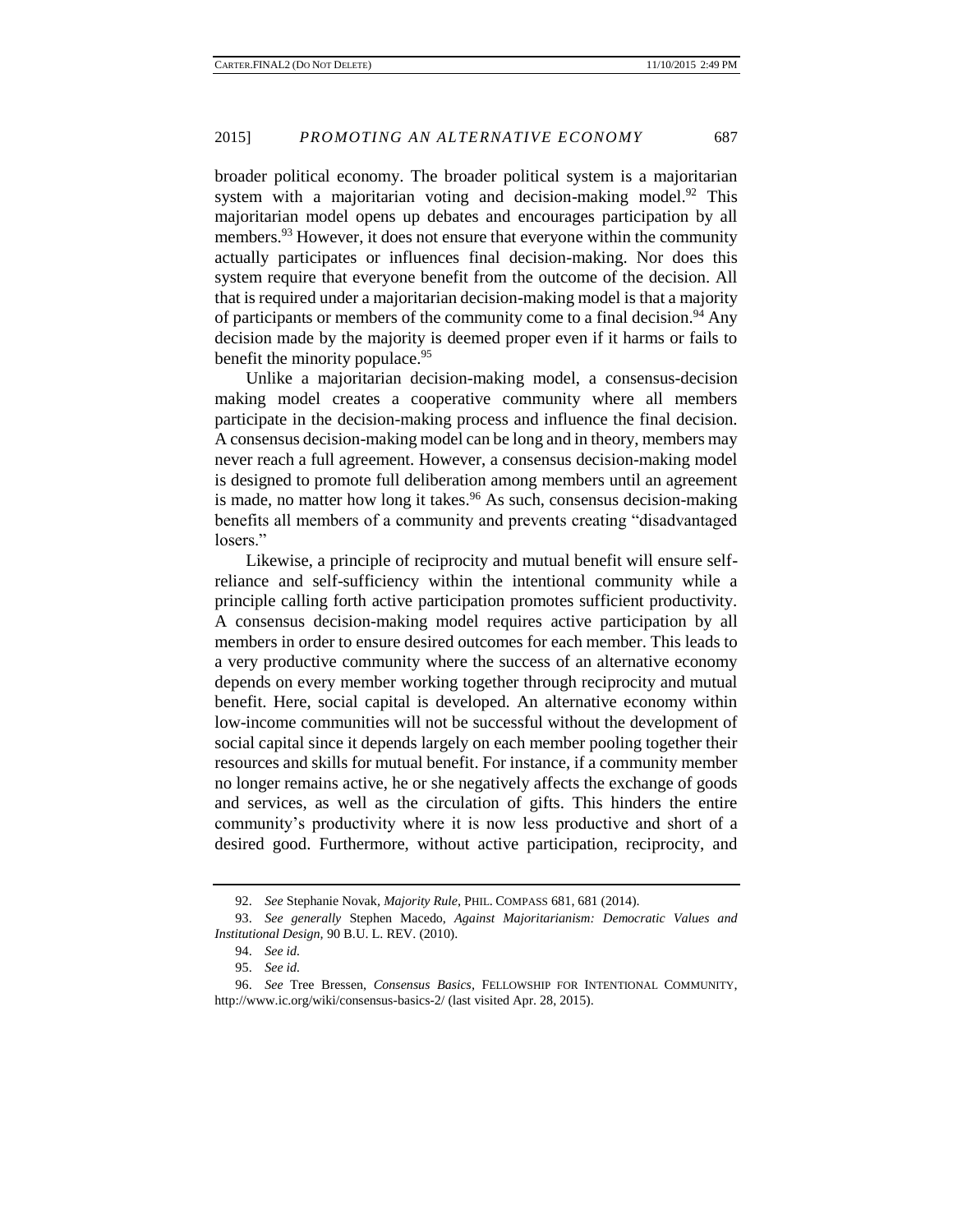mutual beneficial acts, low-income communities are less adept to leveraging their limited economic resources.

Lastly, a commitment to an alternative economy among low-income communities is necessary to ensure the sustainability of the community. Commitment allows for further production within the community where it ensures that the sharing economy continues even when cooperation becomes difficult. Commitment also ensures that community members recognize that "small is beautiful" in order to accept a simpler way of life in the name of sustaining the community, especially where resources are limited.<sup>97</sup> It should also be stated that this intentional community is not designed to simply opt out or separate from the broader political economic system. The main purpose of creating an intentional community among low-income communities is to empower low-income people to become self-sufficient and self-reliant even in the midst of systematic neglect.<sup>98</sup>

#### IV. COMMUNITY PLANNING: PROMOTING AN ALTERNATIVE ECONOMY

Community planning designed to support an alternative economy within low-income communities should counter the limitations of the broader political economy by offering an alternative approach to traditional planning. An alternative community planning approach can best be defined as a combination of Jane Jacob's neighborhood planning, Ebenezer Howard's utopian design plan, Bill Traynor's building of social capital via community mobilization, and John Friedman's aggressive advocacy planning. Jane Jacob's neighborhood planning can be considered an alternative procedural planning process for studying urban communities.<sup>99</sup> Ebenezer Howard also offered an alternative approach to planning through the development of a utopian design plan created with the intent to transform the broader political economy.<sup>100</sup> In addition, Bill Traynor sought to promote an alternative form of community building by differentiating it from community organizing.<sup>101</sup> Similarly, John Friedman offered an alternative planning approach to

<sup>97.</sup> SCHUMACHER, *supra* note 77, at 7 (1973).

<sup>98.</sup> This paper does not suggest that an intentional community among low-income communities will be completely opted-out of the broader political economic system where the community is likely to interact with the broader system due to possible legal implications. *See*  discussion *infra* pp. 31-36.

<sup>99.</sup> *See* JANE JACOBS, THE DEATH AND LIFE OF GREAT AMERICAN CITIES 441-42 (1961).

<sup>100.</sup> *See* Robert Fishman, *Urban Utopias in the Twentieth Century: Ebenezer Howard, Frank Lloyd Wright, and Le Corbusier*, *in* READINGS IN PLANNING THEORY 27, 42 (Susan S. Fainstein & Scott Campbell eds., 3d ed. 2012).

<sup>101.</sup> *See* Bill Traynor, *Community Building: Limitations and Promise*, in THE COMMUNITY DEVELOPMENT READER 209, 214-15 (James DeFilippis & Susan Saegert eds., 2d ed. 2012).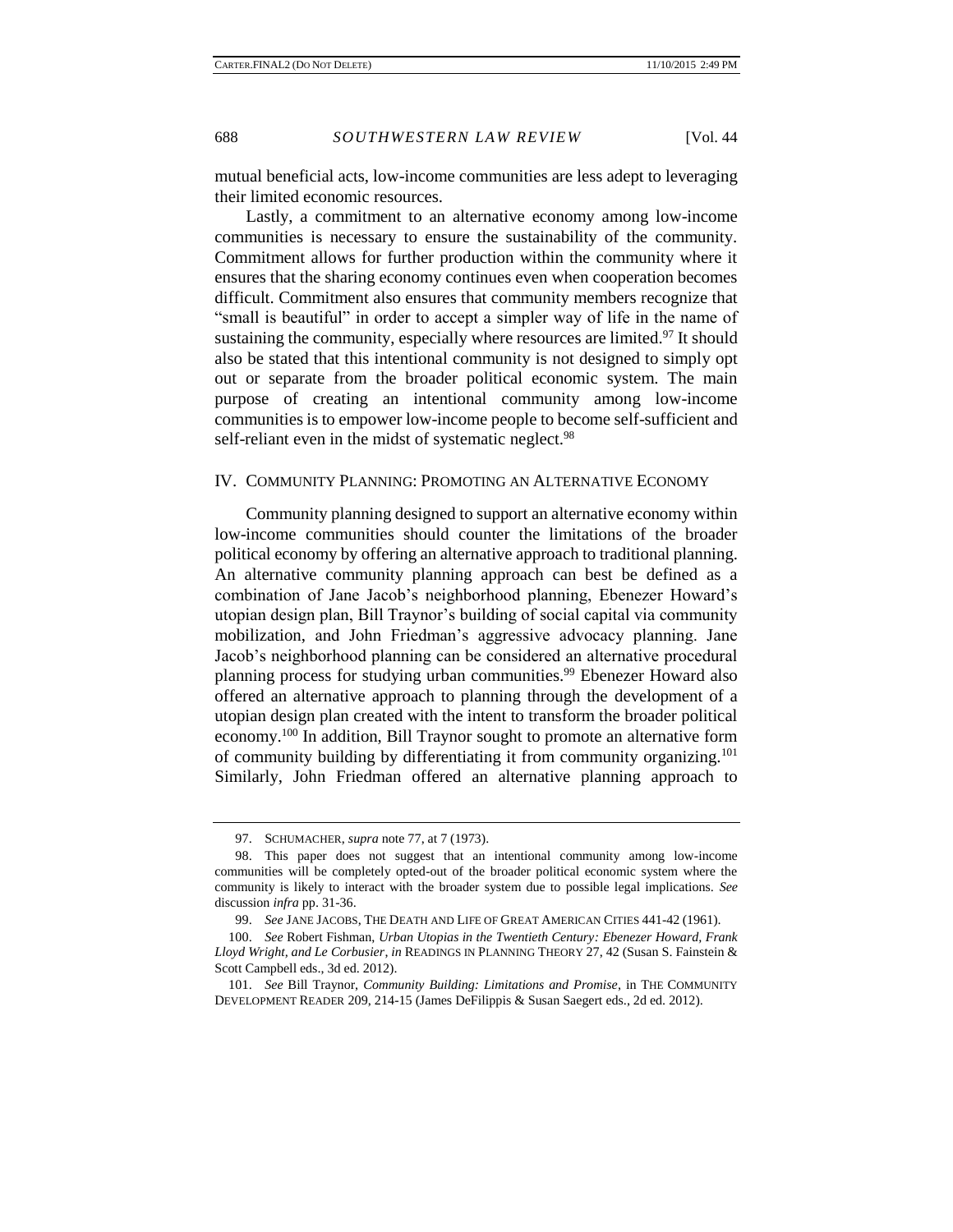advocacy that can be deemed "aggressive" advocacy planning.<sup>102</sup> This paper's definition of *community planning* consists of all four approaches.

Jane Jacobs, author of *The Death and Life of Great American Cities*, one of the most influential writings on city planning, was instrumental for championing neighborhood planning as a means for combatting the limitations of the broader political economy of her time. These limitations included federal urban renewal and suburbanization programs of the 1960's.<sup>103</sup> Jacobs' neighborhood planning offered an alternative approach to the traditional planning methods that supported these programs. She argued that these traditional methods caused urban decay where planners incorrectly studied cities as a "problem of disorganized complexities" with a great number of unrelated variables rather than studying cities as a "problem in organized complexity" with a sizeable number of interrelated variables.<sup>104</sup>

The former requires the use of abstract statistical methods that result in generalized solutions for a particular neighborhood while the latter requires the study of the particulars that result in specific solutions for a particular neighborhood.<sup>105</sup> The use of statistics will result in a conclusion that a city, on "average," is problematic and will lead to planners offering a generalized solution to be applied to every distinct neighborhood, no matter how different.<sup>106</sup> This traditional planning view ignores the complexity and "unaverage" characteristics of a city, including the uniqueness of particular neighborhoods.<sup>107</sup> This results in traditional planning providing improper solutions for many urban areas.

For instance, the urban renewal and suburbanization programs of the 1960s saw urban cities, on average, as unnatural and lacking nature or sufficient green space. However, these programs failed to recognize the

<sup>102.</sup> *See* John Friedmann, *The New Political Economy of Planning: The Rise of Civil Society*, *in* CITIES FOR CITIZENS: PLANNING AND THE RISE OF CIVIL SOCIETY IN A GLOBAL AGE 19 (Mike Douglass & John Friedmann eds., 1998).

<sup>103.</sup> Title I: Urban Renewal Program (aka slum clearance), Title II: FHA Insurance Program (aka suburbanization program). American Housing Act of 1949, Pub. L. No. 81-171, 75 Stat. 160. (codified as amended at 12 U.S.C. § 1715y (2006)).

<sup>104.</sup> An example of interrelated variables found within a neighborhood include the relationship between a store and a nearby park where store hours are influenced by park hours, such as where it is thought that participants of a park will also become shoppers of a nearby store as long as the two are opened during the same time. The argument is that this relationship between store hours and park hours are only ascertainable through a particular study of the neighborhood rather than a general study of stores and parks across the city because the latter can only provide the average number of store hours, but not explain why such hours exist, i.e. statistics would only determine abstract conclusions such as the average number of store hours, but neglect to see the influence of the park on store hours. *See* JACOBS, *supra* note 99, at 432-34, 441.

<sup>105.</sup> *See id.* at 441.

<sup>106</sup>*. See id.* at 430.

<sup>107</sup>*. See id.* at 440-43.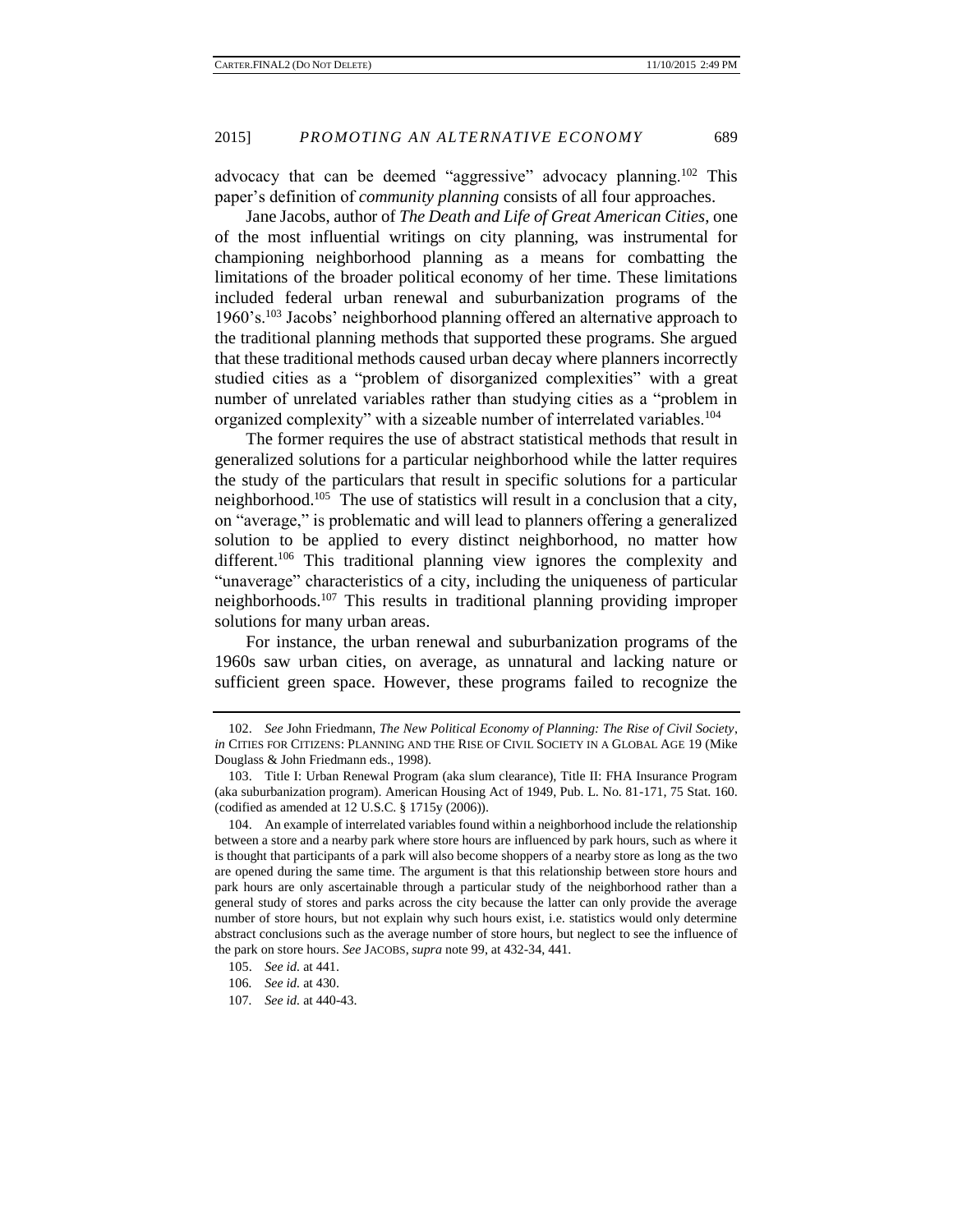naturalness found within these dense urban neighborhoods, such as the social vitality of humans interacting with one another or the actual physical nature unique to these urban areas.<sup>108</sup> As a result, these programs offered improper solutions to urban cities, which included the depopulation and destruction of neighborhoods through "slum clearance" and high-rise residential development. These improper solutions later caused decay as shown by deserted neighborhoods lacking social vitality and diversity.<sup>109</sup>

Furthermore, studying cities as a problem in organized complexity "with a sizeable number of interrelated variables" allows for the direct participation and contribution of community members. According to Jacobs, planning at the particular neighborhood level allows community members to engage in the planning process because it involves gathering data from the personal experience of community members.<sup>110</sup> The personal experience of community members can be gathered through qualitative research methods of observations, interviews, focus groups, and surveys.<sup>111</sup> On the other hand, the use of abstract statistical methods requires expertise in the field planning.<sup>112</sup> Thus, the latter makes it difficult or virtually impossible for community members to participate in the planning process while the former considers the reality of community members as a planning method for solving neighborhood problems. What better way to understand a city and find solutions to its problems than to utilize the experience of those actually living within? Therefore a community planner interested in supporting an alternative economy within low-income communities should employ the methods urged by Jacobs where planners focus on specific neighborhoods and use the personal experience of community members as planning tools.

In addition, Ebenezer Howard's utopian urban design plan is useful for showing how community planners can support an alternative economy within low-income communities. Ebenezer's utopian urban design plan is called the "Garden City" and includes designs that encourage cooperation and collective ownership by community members.<sup>113</sup> This utopian design plan was an alternative to the dominant urban planning design of Howard's time (1889-1892), which encouraged class segregation and concentration of land

113. *See* Fishman*, supra* note 100, at 30.

<sup>108</sup>*. See id.* at 446.

<sup>109</sup>*. See id.* at 273.

<sup>110.</sup> Jacobs argued for the input of community members' personal experience in the planning of neighborhoods and rejected traditional planning methods, including statistical surveys. *See*  JACOBS, *supra* note 99, at 9, 442 (describing her personal experience of her neighborhood as actual knowledge of the neighborhood problems).

<sup>111.</sup> *See* JACOBS, *supra* note 99, at 441; *see also* LAWRENCE FREY ET AL., INVESTIGATING COMMUNICATION: AN INTRODUCTION TO RESEARCH METHODS (2d ed. 2000).

<sup>112</sup>*. See* JACOBS, *supra* note 99, at 442.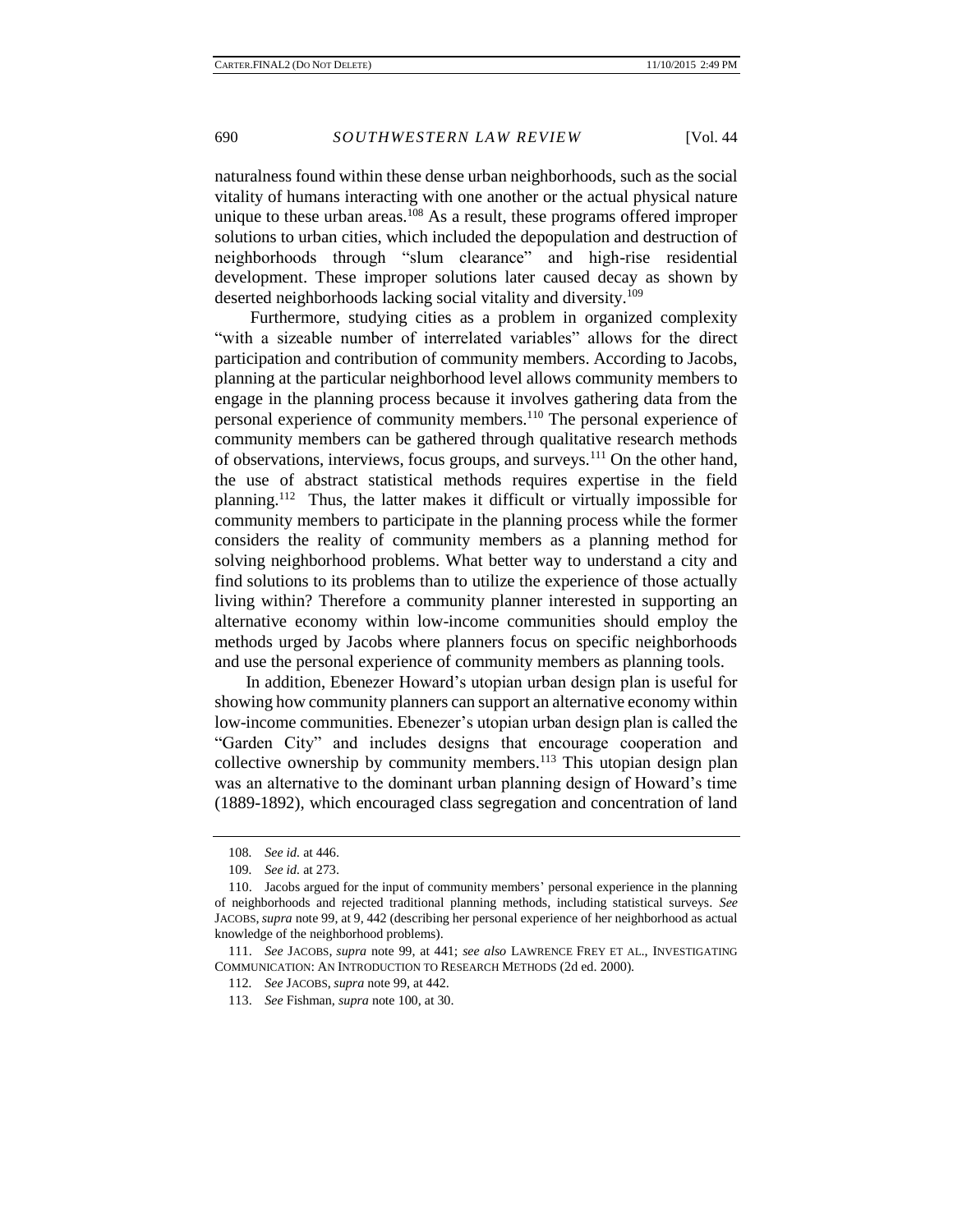ownership.<sup>114</sup> In fact, Howard's plan offered a "revolutionary restructuring of urban form" designed to solve the limitations of the broader political economy by physically designing a community where cooperation was encouraged among community members rather than segregation and a concentration of land ownership in the hands of few.<sup>115</sup> For instance, the Garden City was designed as a circle with a city center called Central Park representing "unity," "common interest," and "mutual cooperation."<sup>116</sup> In addition, residents within Garden City collectively owned the land and paid for services through individual rents.<sup>117</sup>

Howard understood that "there was little point in constructing new centers of community life if the economic exploitation and class conflict [i.e. the limitations of the broader political economic system] kept the citizens as divided as they had been in their old environment."<sup>118</sup> Therefore, a planner supporting an alternative economy within low-income communities should include plans that counter the limitations of the current political economic system. Such a plan could include designs that zone for community land trusts as well as physical layouts that encourage sharing among community members through development of cooperatives.<sup>119</sup>

Likewise, Bill Traynor's community building approach, found in his article, *Community Building: Limitations and Promise,* provides a workable alternative to the traditional planning method of community organizing.<sup>120</sup> Traynor recognizes at least two ways to mobilizing a community: (1) community organizing and (2) community building.<sup>121</sup> According to Traynor, community building is not community organizing.<sup>122</sup> Instead, community building is "the *only* pre-condition that can possibly impact" the conditions of persistent poverty and insecure economic prospects.<sup>123</sup> He explained that

118*. See* Fishman, *supra* note 100, at 28.

119. *See generally* JOHN EMMEUS DAVIS, ORIGINS AND EVOLUTION OF THE COMMUNITY LAND TRUST IN THE UNITED STATES (2014), *available at* http://communitylandtrust.org/wpcontent/uploads/2015/02/Origins-Evolution-CLT-byJohnDavis.pdf.

120. *See generally* Traynor, *supra* note 101.

121. *See id.* at 214. Community building and community mobilizing are used interchangeably within this paper.

122. *See id.*

<sup>114</sup>*. See id.* at 43.

<sup>115</sup>*. See id.* at 27-28, 39, 43.

<sup>116.</sup> *See id.* at 40-41.

<sup>117.</sup> *See id.* at 43. This is similar to today's housing co-operatives where tenant-shareholders collectively own property and pay for its maintenance through individual rents called maintenance fees. *See* Barry Mallin, *Limited Equity Co-operatives: A Legal Handbook*, *available at*  http://uhab.org/sites/default/files/doc\_library/Limited\_Equity\_Cooperatives\_A\_Legal\_Handbook\_ 0.pdf (last visited Apr. 27, 2015).

<sup>123.</sup> *Id.* at 215.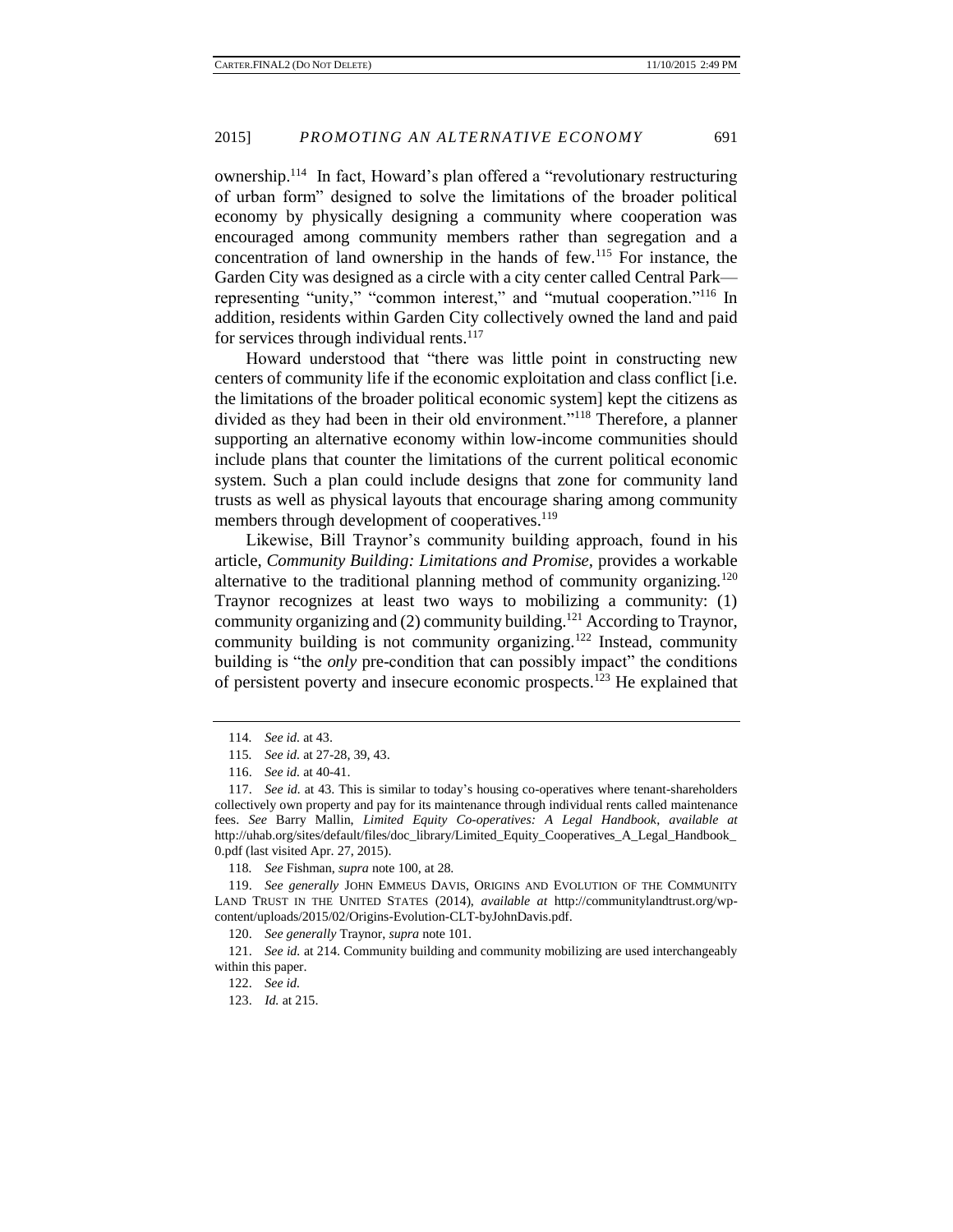building community infrastructure, or social capital is important for making communities productive because it allows for the aggregate of resources and contribution of all members that essentially make low-income communities work.<sup>124</sup> Unlike community mobilizing, where the focus is on the community itself through the development of social capital and cooperation, community organizing is political, confrontational, and hierarchical with a focus on "power building and  $\ldots$  confronting entrenched interests"<sup>125</sup> of the broader political economy. This distinction between community mobilization and community organizing is important to show the stages of planning an intentional community comprised of low-income people interested in forming an alternative economy. It is important to build a cohesive community via social capital before confronting the broader political economy.

John Friedman illustrated what it looks like for a planner to assist a community in confronting the broader political economy in his article *The New Political Economy of Planning: The Rise of the Civil Society.*<sup>126</sup> Friedman offered a planning method that can be defined as "aggressive" advocacy planning where emphasis is added to signify a difference from advocacy planning. Paul Davidoff introduced advocacy planning in his article *Advocacy and Pluralism in Planning* as a method for addressing social injustices within marginalized communities. Davidoff argued that advocacy planning could solve social injustices where such injustices are communicated to representatives of the political process in hopes of social change.<sup>127</sup> However, merely communicating social justice grievances to political representatives is not enough to counter the limitations of the broader political process, especially where the political process represents majority interests over the interests of the marginalized. Instead, a more aggressive form of advocacy planning is necessary to counter the limitations of the broader political economy.

Aggressive advocacy planning goes beyond trying to convince or persuade policy-makers. It seeks to transform the broader political economy by giving community members an opportunity to play active roles in shaping their own communities.<sup>128</sup> In addition, it places planners on the "front lines" of social movements in order to effectively "reshape cities and their

<sup>124</sup>*. See id.*

<sup>125.</sup> *Id*. at 214.

<sup>126.</sup> *See* Friedman, *supra* note 102.

<sup>127.</sup> Paul Davidoff, *Advocacy and Pluralism in Planning*, *in* READINGS IN PLANNING THEORY 191, 192 (Susan F. Fainstein & Scott Campbell eds., 3d ed. 2012).

<sup>128.</sup> *See* Friedman, *supra* note 102, at 20, 21.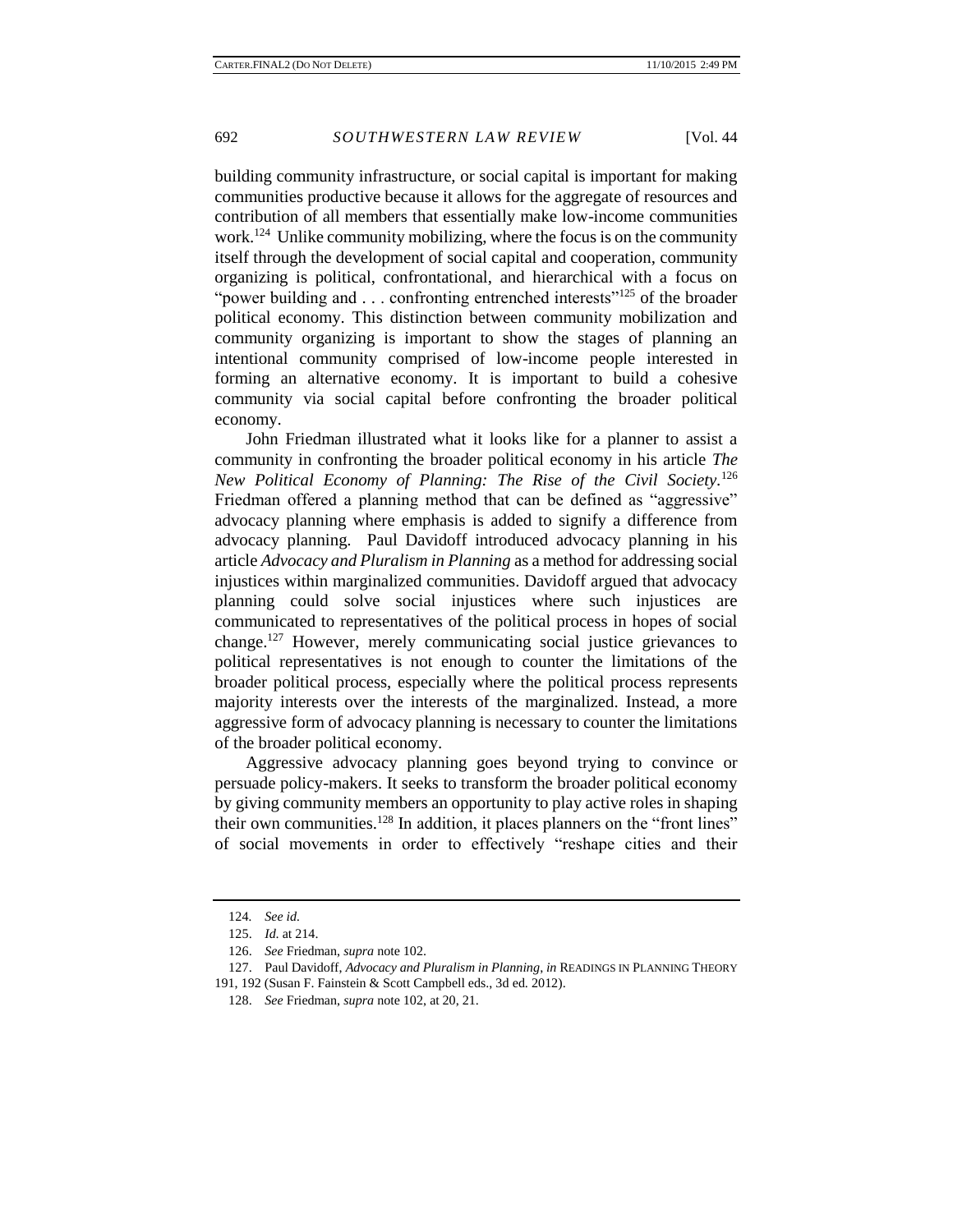provisioning for the poor and other marginalized groups."<sup>129</sup> An example of aggressive advocacy planning involves the planner designing community plans with community members that represent desired social/economic changes, organizing social movements that seek to transcend the broader political economy, and later presenting, advocating, and demanding for such plans at city hall meetings. Therefore, community planners interested in supporting an alternative economy within low-income communities should aggressively advocate on behalf of low-income communities where such planners advocate for community plans designed to make these communities sufficiently productive even in the midst of ineffective political representation and marginalization. All four of these nonconventional approaches to planning collectively form a community planning approach that best support an intentional community designed to promote an alternative economy among low-income communities by offering four essential principles: (1) involve community members in the planning process, (2) create design plans that effectuate community control and cooperation among community members,(3) engage in community building that helps create social capital among community members, and (4) aggressively confront the broader political economic system with the intent to advance social movements.

### V. SHARING LAW: PROMOTING AN ALTERNATIVE ECONOMY

Just as a community planner, a lawyer should engage in nontraditional legal methods in order to counter the limitations of traditional legal practice that is likely to restrict a lawyer's ability to effectively represent a lowincome community mobilized to form an alternative economy. In order to properly support this alternative economy, the lawyer should be on the "front lines" of this social movement (just as the community planner) and engage in alternative lawyering methods, including what Gerald Lopez calls "rebellious lawyering," and what Janelle Orsi calls "sharing law."

Gerald Lopez argues for a progressive approach to lawyering in his book *Rebellious Lawyering: One Chicano's Vision of Progressive Law Practice* that includes a new vision of properly supporting low-income communities, or "subordinated people," in their social movements. He terms this progressive lawyering as "rebellious lawyering" and differentiates it from what he calls "regnant" lawyering. Unlike a rebellious lawyer, the regnant lawyer shies away from alternate visions of lawyering, refuses to be open to "other routines and arrangements," fails to re-approach their legal work,

<sup>129</sup>*. Id.* at 19, 21.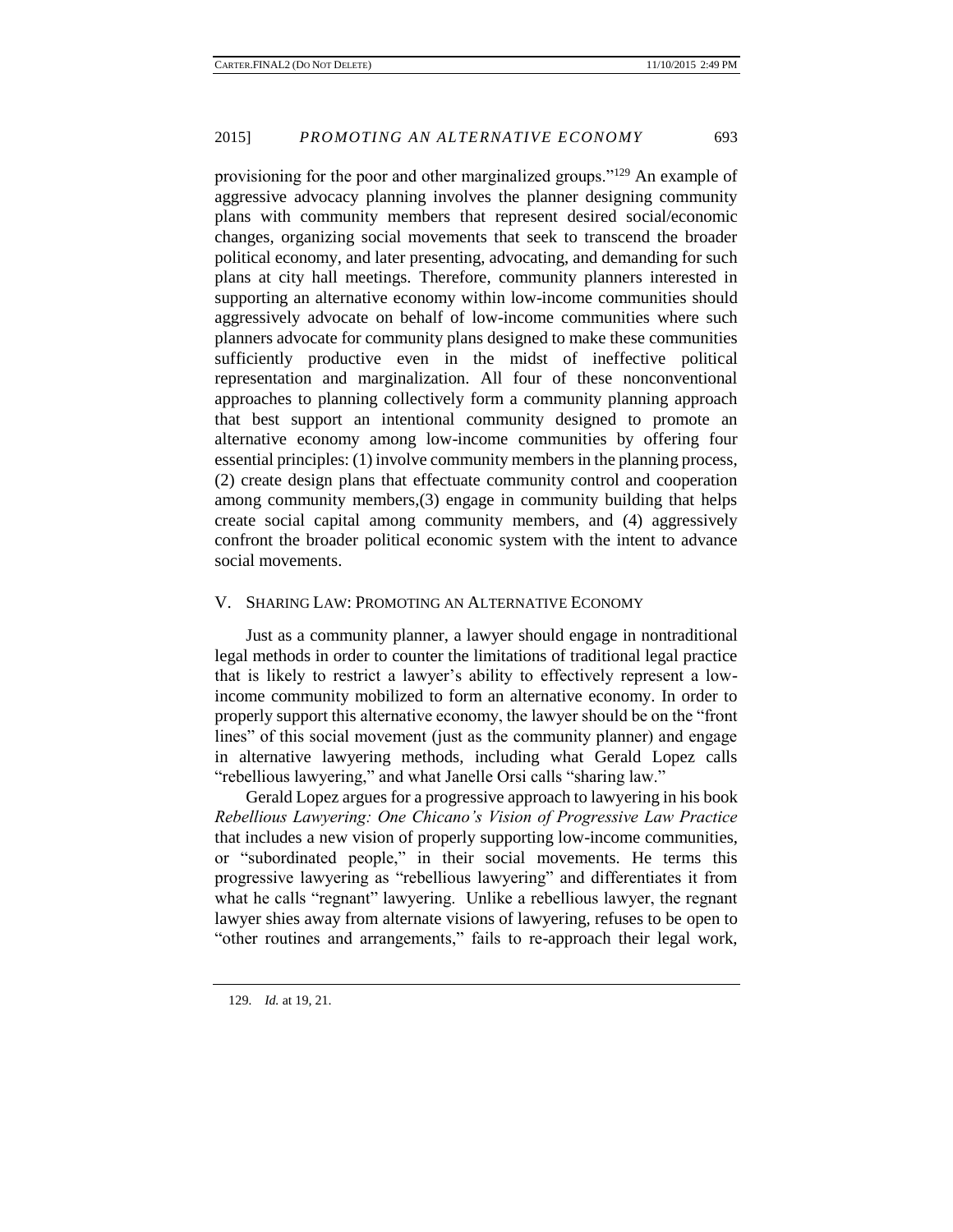neglects to imagine or redefine "what clients, lawyers, and others can do to change their lives," and most importantly, fails to see that regnant lawyering is unnatural to producing social change for the subordinated.<sup>130</sup>

According to Lopez, regnant lawyers "purport to help those subordinated" but actually "help undermine the very possibility for reimagined social arrangements that lies at the heart of any serious effort to take on the status quo."<sup>131</sup> Here, a regnant lawyer does not make a serious effort at challenging the status quo where he fails to go beyond traditional legal methods of representation, such as involving clients in litigation strategies, in order to effectively solve social problems within low-income communities.<sup>132</sup> On the contrary, a rebellious lawyer goes beyond traditional legal methods by educating clients of both legal issues and legal strategies in order to "incorporate self-help and community education into [her] legal work."<sup>133</sup> This empowers low-income communities to be self-reliant, especially when a lawyer is not readily available to assist. This is especially important for supporting low-income communities interested in forming an alternative economy that heavily depends on self-reliance.

In addition, a rebellious lawyer goes beyond traditional legal methods by finding creative ways of supporting low-income communities.<sup>134</sup> This includes engaging in non-litigation tactics, such as transactional law, in order to support cooperative entities within low-income communities.<sup>135</sup> Another creative legal method involves collaborating with other professionals in order to create a multi-disciplinary approach to lawyering.<sup>136</sup> Here, the rebellious lawyer rejects the idea that only through the law will changes in the status quo occur and recognizes that any change in the status quo is a "collective fight."<sup>137</sup> This multi-disciplinary approach to lawyering maximizes the potential of law to support low-income communities in alternative ventures, including an alternative economy. Lastly, Lopez argued that a rebellious lawyer should understand the political environment where he or she works.<sup>138</sup> This is especially important for supporting low-income communities

136. *See id.* at 37, 38.

<sup>130.</sup> *See* GERALD LOPEZ, REBELLIOUS LAWYERING: ONE CHICANO'S VISION OF PROGRESSIVE LAW PRACTICE 29 (1992).

<sup>131.</sup> *Id.*

<sup>132.</sup> *See id*.

<sup>133.</sup> *Id*. at 33.

<sup>134.</sup> *See id.* at 29.

<sup>135.</sup> *See id*. at 32 (describing rebellious lawyering where a lawyer engages in transactional law to form a worker cooperative in a low-income community where the goal of the community is to empower low-income people).

<sup>137.</sup> *Id.* at 38.

<sup>138.</sup> *Id.* at 30.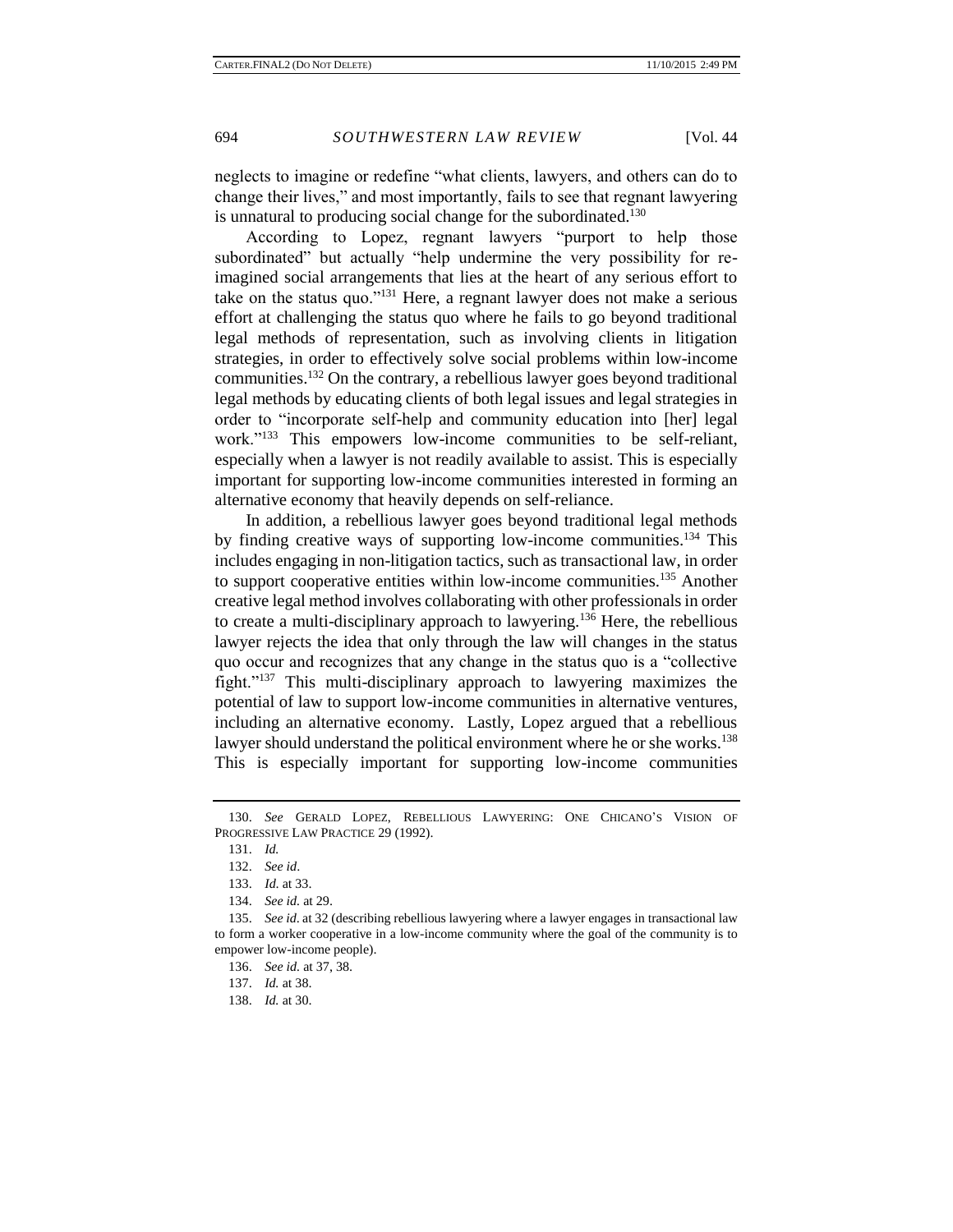interested in forming an alternative economy since knowing the limitations of the broader political economic system is necessary for assisting such communities in transcending these limitations.

In addition to rebellious lawyering, there is a new wave of law that is designed to support initiatives like the one proposed by this paper. Janelle Orsi, author of *Practicing Law in the Sharing Economy* describes this new law practice as "sharing law."<sup>139</sup> Sharing law aims to support communities that seek to counter the limitations of the broader political economy through the new economy movement.<sup>140</sup> According to Orsi, "a sharing economy lawyer is essentially a transactional lawyer that focuses on the needs of communities and enterprises developing within the new economy."<sup>141</sup> The new economy is a movement that transcends the limitations of the broader political economy by offering economic alternatives to communities in order to make a more economically, environmentally, and socially sustainable society. $142$ 

Just as Lopez's rebellious law, Orsi's sharing law goes beyond traditional litigation and towards community transactional law. Particularly, Orsi's sharing law includes supporting cooperatives, social enterprises, and other local sustainable economies in a variety of transactional legal tools, including drafting cooperative agreements that are designed to promote cooperation and sharing; mediation and facilitation to avoid the divisiveness of litigation and promote cooperation among members; legal compliance of tax law for determining tax liability of barter and service exchanges; legal compliance of securities law for crowdfunding and other alternative investment initiatives; determining proper legal entity structures that will best advance new economy initiatives; and intellectual property law for products and services produced by cooperative business clients.<sup>143</sup> These transactional legal tools help maintain cooperation among members in cooperative transactions by guiding clients in their sharing initiatives.<sup>144</sup>

Just as rebellious lawyering, sharing law also requires collaboration with clients. According to Orsi, "A [sharing] lawyer brings legal knowledge, while a client brings practical knowledge, and the community provides the

<sup>139.</sup> *See generally* JANELLE ORSI, PRACTICING LAW IN THE SHARING ECONOMY: HELPING BUILD COOPERATIVES, SOCIAL ENTERPRISES, AND LOCAL SUSTAINABLE ECONOMIES (2012).

<sup>140.</sup> *See id.* at 25.

<sup>141.</sup> *See id.* 

<sup>142.</sup> *See id*. at 1-2.

<sup>143.</sup> *See id.* at 27, 127-28, 153, 267, 316-18.

<sup>144.</sup> *See id.* at 25, 27.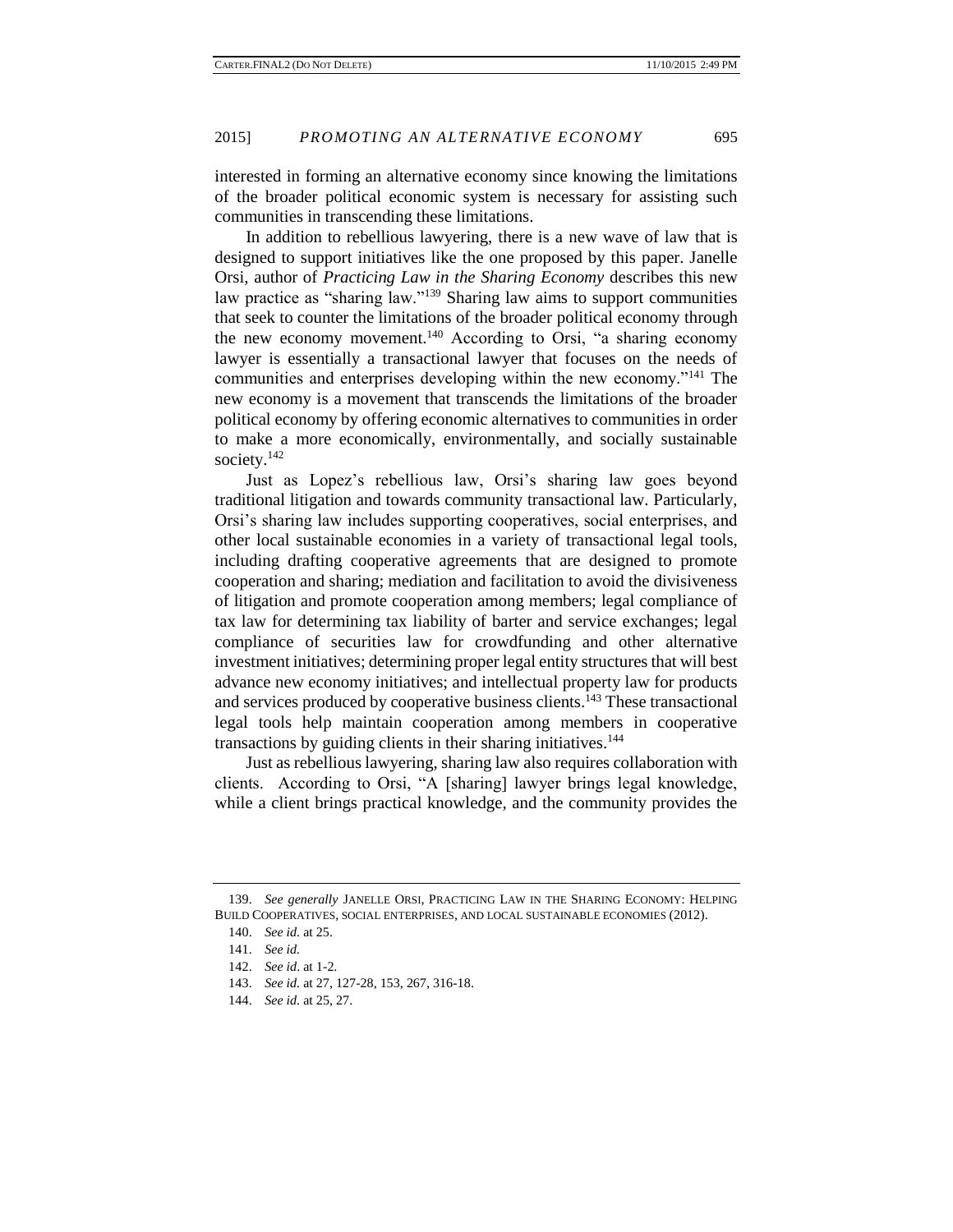forum for the transactions."<sup>145</sup> This collaboration is essential where the sharing lawyer's role is to support cooperative transactions that promote cooperation for mutual benefit.<sup>146</sup> This involves maintaining the cooperative relationship between members by encouraging parties to disclose all necessary information in order to come up with a solution that benefits all parties.<sup>147</sup> This is especially true where the parties desire to avoid the costly expense of litigation. <sup>148</sup>

Like rebellious lawyering, sharing law also requires the lawyer to be open to various solutions to legal problems. This is especially important where many of the issues arising in the new economy do not fit neatly into traditional legal boxes.<sup>149</sup> This includes assisting communities in non-legal work, such as getting involved in the planning process of new sharing initiatives.<sup>150</sup> In addition, a sharing lawyer should also be open to "make new laws that could be beneficial for future participants in the sharing economy."<sup>151</sup> An example of this would be to push forth legislation that seeks to change current zoning laws that make sharing initiatives more feasible. Another example involves a sharing lawyer advocating for a more heightened judicial review of economic development projects so as to counter the limitations of the judicial system that legitimizes the displacement of lowincome communities.<sup>152</sup> Orsi describes this process as creating more "square" holes" where assisting communities within the new economy through the use of traditional legal practices becomes more like "trying to fit a square peg in a round hole."<sup>153</sup>

Lastly, a lawyer supporting an alternative economy should also step outside of the traditional legal compensation framework in order to properly support the new economy movement. This involves the sharing lawyer being humble and sharing resources with other lawyers, including office space in order to save on overhead costs and legal documents in order to promote sharing and prevent unnecessary costs to clients.<sup>154</sup> Furthermore, a sharing lawyer should be open to receive non-monetary payments from clients, such

- 150. *See id*. at 59.
- 151. *See id*. at 26.

- 153. Orsi, *supra* note 145.
- 154. *See* ORSI, *supra* note 139*,* at 24.

<sup>145.</sup> Janelle Orsi, *Cooperation Law for Sharing Economy*, YES! MAG. (Sept. 23, 2010), http://www.yesmagazine.org/new-economy/cooperation-law-for-a-sharing-economy.

<sup>146.</sup> *See* ORSI, *supra* note 139*,* at 28.

<sup>147.</sup> *See id*.

<sup>148.</sup> *See id*.

<sup>149.</sup> *See id*. at 12.

<sup>152.</sup> *See* discussion *supra* pp. 4-7.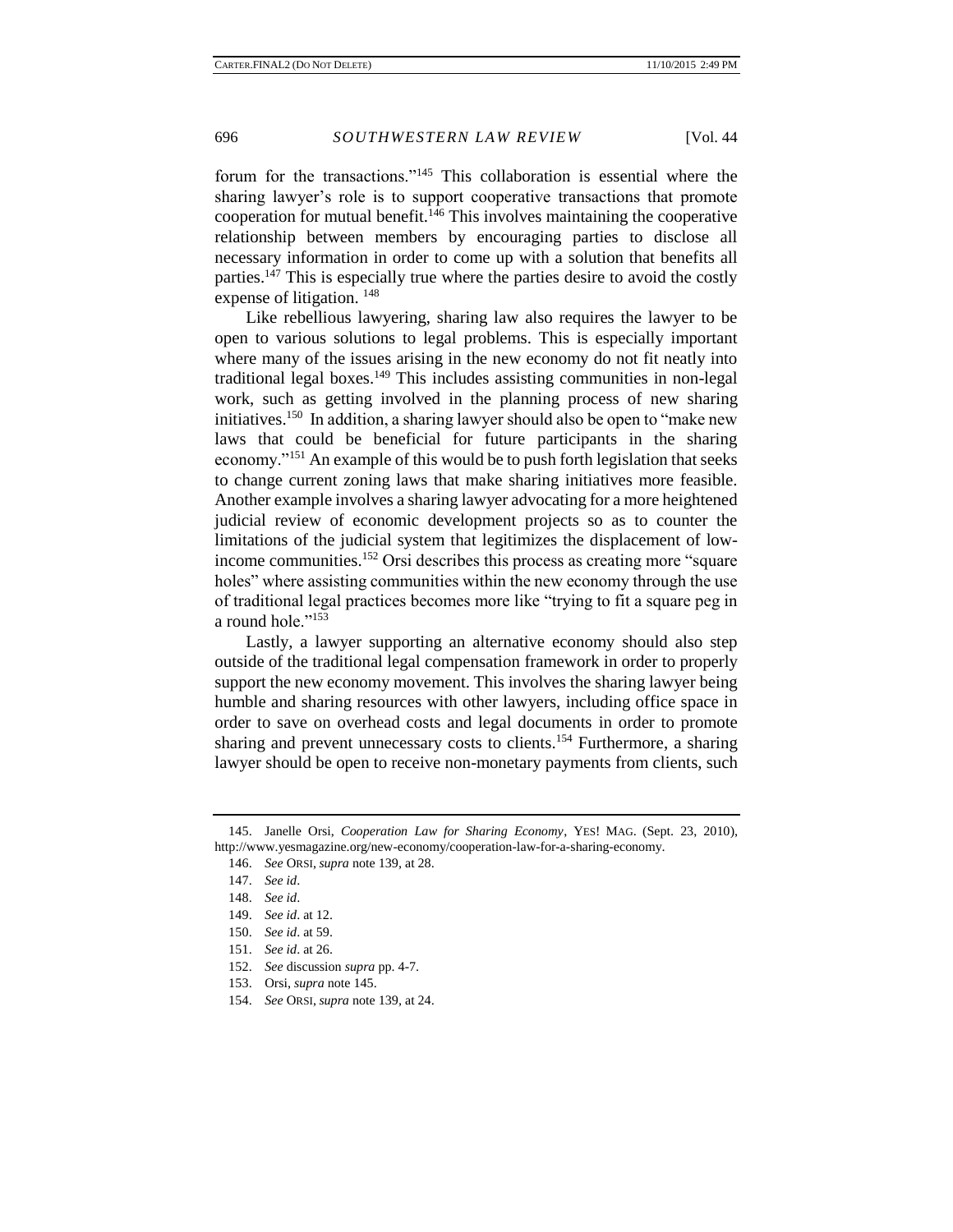as goods and services.<sup>155</sup> This is especially true since clients of sharing lawyers are engaging in a new economy where clients engage in alternative economic exchanges.<sup>156</sup> Lastly, the sharing lawyer should "think small" and refrain from the dominant thought of lawyers getting rich from their practice, in order to best support an alternative economy movement, especially within low-income communities.<sup>157</sup>

#### **CONCLUSION**

This paper argues for the creation of an intentional community comprised of low-income people that intend to cooperate with one another in order to become self-sufficient through an alternative economy. The purpose of this alternative economy is to counter the limitations found within mainstream society and imposed upon low-income communities. These limitations include a majoritarian political structure, a judicial system that does not recognize economic classifications as a suspect class deserving of strict scrutiny review, and a broader economy where consumerism, money, and labor are the driving forces. Such limitations leave low-income communities marginalized and disadvantaged as shown by their chronic unemployment, lack of effective political representation, and insufficient judicial protection in economic development plans. The proposed alternative economy is designed to empower low-income communities to become selfsufficient and self-reliant even where the broader political economic system has neglected them. The broader system is inherently designed to create advantaged winners and disadvantaged losers especially where unemployment is a desired outcome of the broader economic system, where the creation of politically weaker minorities is an inevitable outcome of the majoritatian political system, and where rational basis judicial review for economic state actions disproportionately and negatively affect low-income communities.

This paper recognized that the broader political economic system leaves little opportunity for low-income communities to be sufficiently productive. Thus, this paper offered an alternative to the broader political system in order to promote self-sufficiency within low-income communities. The creation of an intentional community among low-income communities is ideal for providing this opportunity, especially where the purpose of an intentional community is for members to take an active role at forming an alternative to the limitations of the broader political economic system. Likewise,

<sup>155.</sup> *See id.* at 69.

<sup>156.</sup> *See id*.

<sup>157.</sup> *See id.* at 63*.*